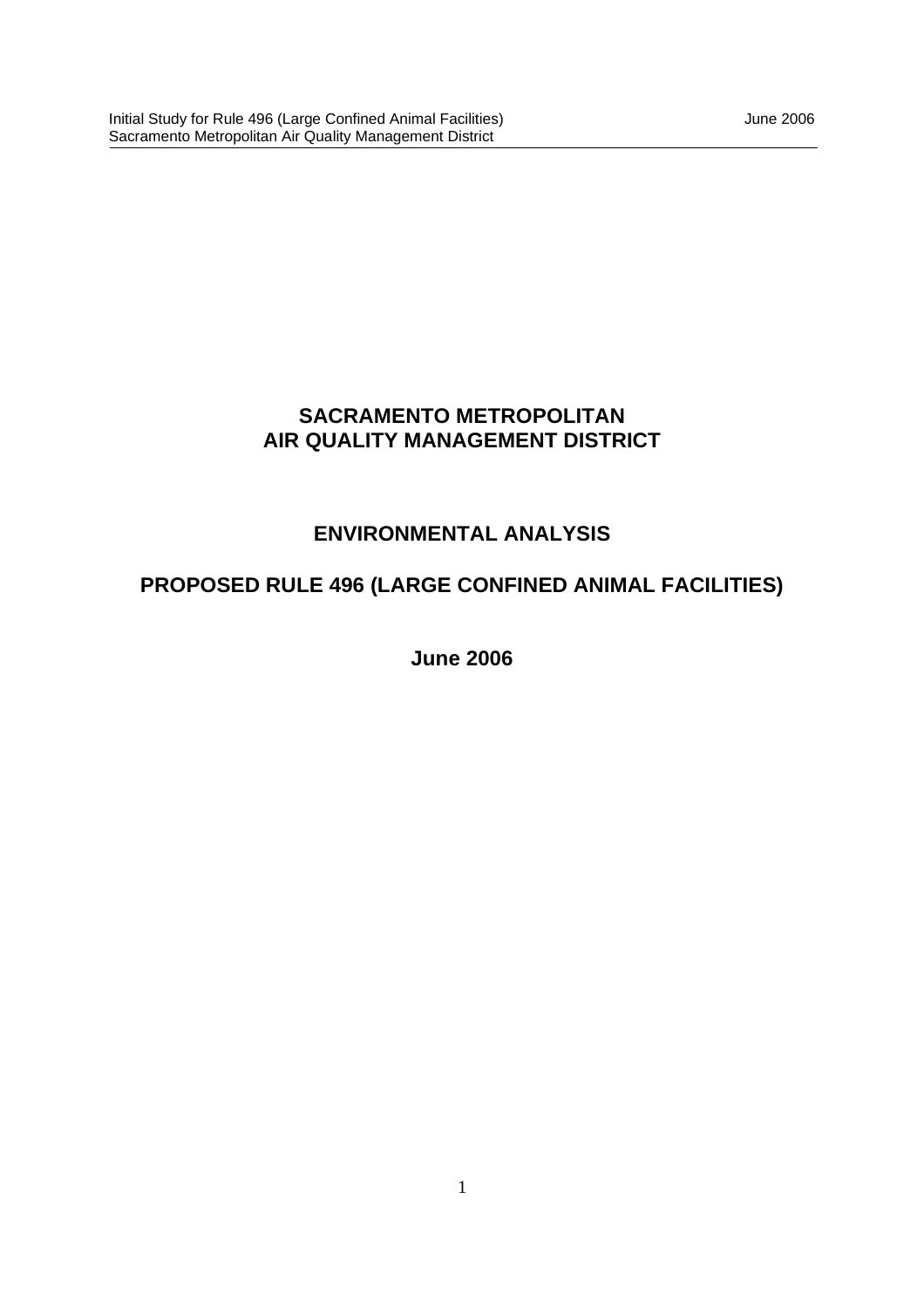#### **SACRAMENTO METROPOLITAN AIR QUALITY MANAGEMENT DISTRICT**

#### **Initial Study/Environmental Checklist**

#### **Rule 496 (Large Confined Animal Facilities)**

#### **Public Review Period Begins: June 21, 2006 Public Review Period Ends: July 21, 2006 at 5:00 P.M.**

#### **A. PROJECT BACKGROUND INFORMATION**

**1. Project Title:** Rule 496 (Large Confined Animal Facilities)

#### **2. Lead Agency Name and Address**

Sacramento Metropolitan Air Quality Management District 777 12<sup>th</sup> Street, Third Floor Sacramento, CA 95814-1908

#### **3. Contact Person:**

CEQA: Mr. Charles Anderson **Rule: Mr. Joe Carle** (916) 874-4831 (916) 874-4838

#### **4. Project Location:**

This Rule applies to any large confined animal facility located within the boundaries of the Sacramento Metropolitan Air Quality Management District, which is Sacramento County (see Figure 1, Map of District Boundaries).

#### **5. Project Sponsor's Name and Address:**

Sacramento Metropolitan Air Quality Management District 777 12<sup>th</sup> Street, Third Floor Sacramento, CA 95814-1908

#### **6. Project Description:**

This Initial Study is based on Draft Rule 496, dated June 19, 2006. The Draft Rule is intended to reduce emissions of volatile organic compounds (VOC) from large confined animal facilities. Annual VOC emissions from large confined animal facilities are estimated to be approximately 33.5 tons per year. Averaged over 365 days, daily emissions are approximately 0.09 tons per day. Confined animal facility emissions are temperature dependent with the highest emissions occurring during the summer when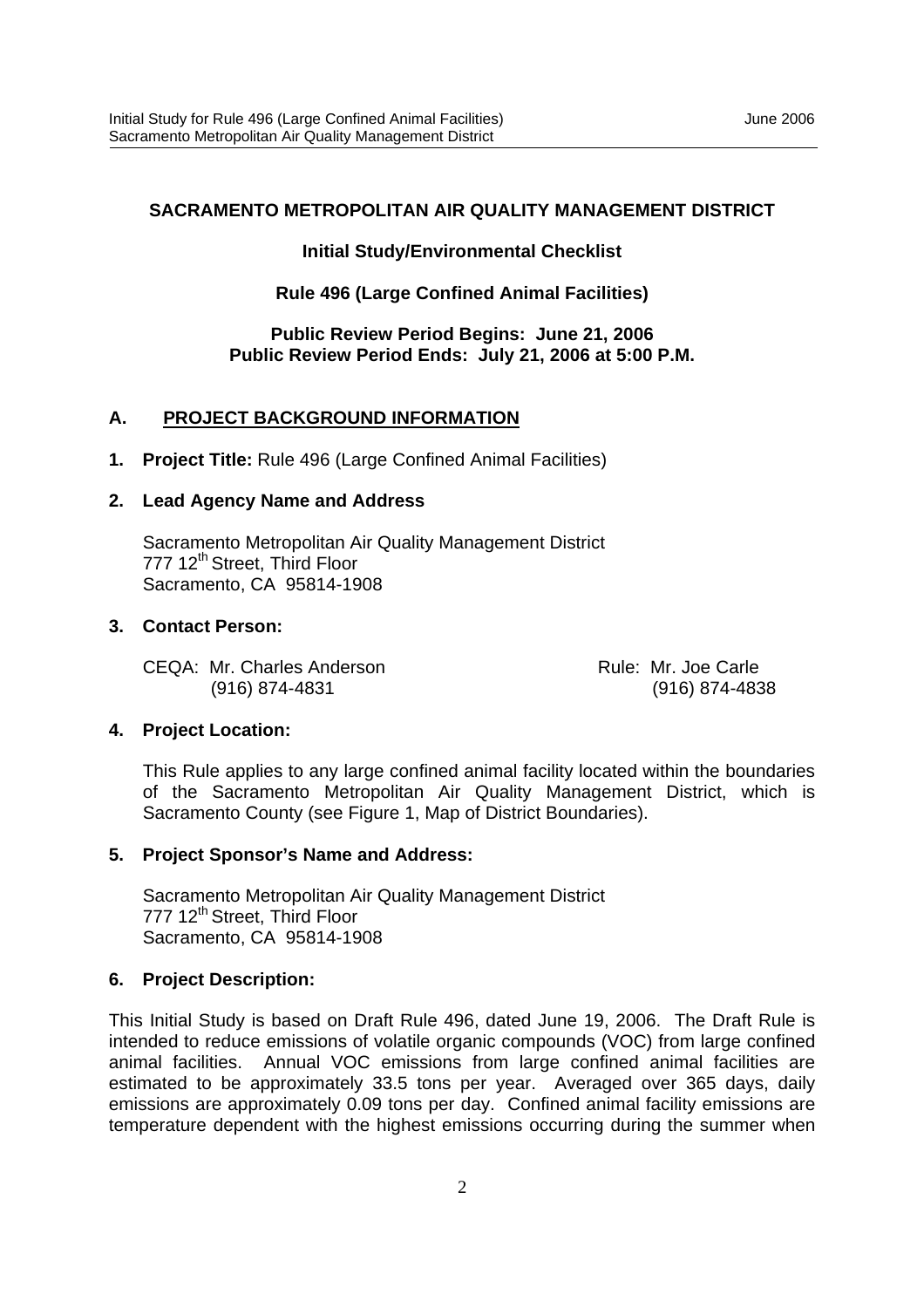the SMAQMD experiences the largest number of exceedances of the Federal health based ozone standards.

Rule 496 meets the requirements of State Senate Bill (SB) 700. Under SB 700, Confined Animal Facilities (CAFs) that exceed the California Air Resources Board (ARB) definition of a "large CAF" must implement an emission mitigation plan to reduce their VOC emissions. According to the requirements of the proposed rule, the emission mitigation plan will need to show Best Available Retrofit Control Technology (BARCT).

There are three large CAFs currently operating in the District that will be affected by the requirements of this rule. New CAFs with actual VOC emissions that exceed ½ of the District's major source threshold (25 tons/year) will be required under proposed Rule 215, AGRICULTURAL PERMIT REQUIREMENTS AND NEW AGRICULTURAL PERMIT REVIEW, to implement the Best Available Control Technology (BACT), which is generally more stringent than BARCT. Therefore, these large new sources will meet or exceed Rule 496 by implementing controls required during the District's new agricultural source review and permitting process.

Draft Rule 496 incorporates a cafeteria-based approach that would require each large CAF to select mitigation measures that reduce emissions. The VOC reductions achieved by this rule would equate to annual emission reductions of approximately 8.2 tons. Operators would have the flexibility to comply with the Rule using any combination of the following emission reduction measures:

- A. Feed and silage management practices such as: using feed formulation practices; increased feed removal and cleaning practices; feed and silage storage practices; and others.
- B. Increased cleaning of the milk parlor, where applicable.
- C. Increased cleaning frequency in various areas of animal housing.
- D. Minimization of moisture in various areas of animal housing.
- E. Use of manure additives in corrals or pens.
- F. Management practices for storing manure and separated solids such as: covering dry manure piles, removing manure from the facility; use of a digester; and others.
- G. Management practices for lagoons such as: proper operation and use of anaerobic, phototropic, or mechanically aerated lagoons; use of a solid separator; and others.
- H. Management practices for land application of animal waste such as: land incorporate all solid manure within seventy-two (72) hours; only apply waste that has been anaerobically treated; minimize moisture content of solid manure that is land applied; and others.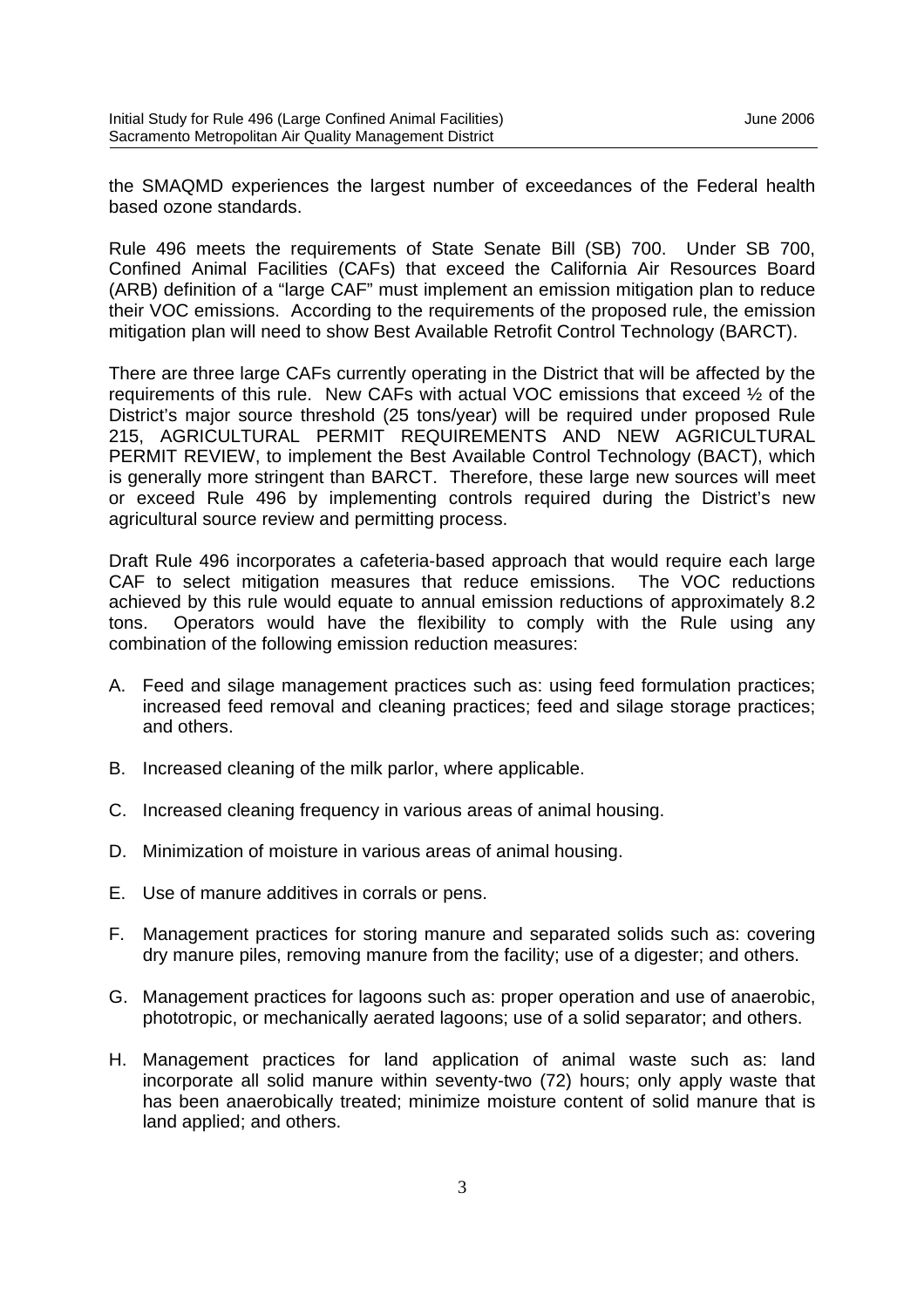I. Use of control devices with VOC control efficiencies of at least 80% for certain operations.

Please refer to Draft Rule 496 and draft staff report which are available at the District's website at www.airquality.org for a detailed discussion of the provisions of the Draft Rule.

The Rule provides operators flexibility to pursue the most cost effective strategy for reducing their emissions. Given the cost differential between installing VOC controls on lagoons and enclosing their housing and pursuing emissions reductions elsewhere, it is unlikely that the industry will install VOC controls. The most likely approach for complying with Rule 496 is for operators to mitigate emissions by feeding according to National Research Council (NRC) guidelines; increased cleaning and removal of spilled feed; increased cleaning of animal housing and milk parlors, covering of dry manure piles; using solid separation devices or phototrophic lagoons; and rapidly incorporating manure into the land.

#### **7. Environmental Setting:**

CEQA requires that an initial study identify the project area's environmental setting. (CEQA Guidelines, sec. 15063, subd. (d)(2).) Appendix G of the CEQA Guidelines also suggests that an initial study should include a discussion of the project's environmental setting. The purposes of an environmental setting section are to identify baseline conditions for evaluating the significance of impacts, and to identify conflicts between the proposed project and existing plans. The section should provide a basis for understanding the significant effects of the proposed project. (CEQA Guidelines, sec. 15125.)

Sacramento County is located at the southern end of the Sacramento Valley, which is bounded by the Coast and Diablo ranges on the west and the Sierra Nevada on the east. The county is 55 miles northeast of the Carquinez Strait, a sea-level gap between the Coast Range and the Diablo Range; the intervening terrain is flat.

The prevailing wind is from the south, primarily because of marine breezes through the Carquinez Strait, although during winter, the sea breezes diminish and winds from the north occur more frequently.

Between late spring and early fall, a layer of warm air often overlays a layer of cool air from the Delta and San Francisco Bay, resulting in an inversion. Typical winter inversions are formed when the sun heats the upper layers of air, trapping below them air that has been cooled by contact with the colder surface of the earth during the night. Although each inversion type predominates at certain times of the year, both types can occur at any time of the year. Local topography produces many variations that can affect the inversion base and thus influence local air quality.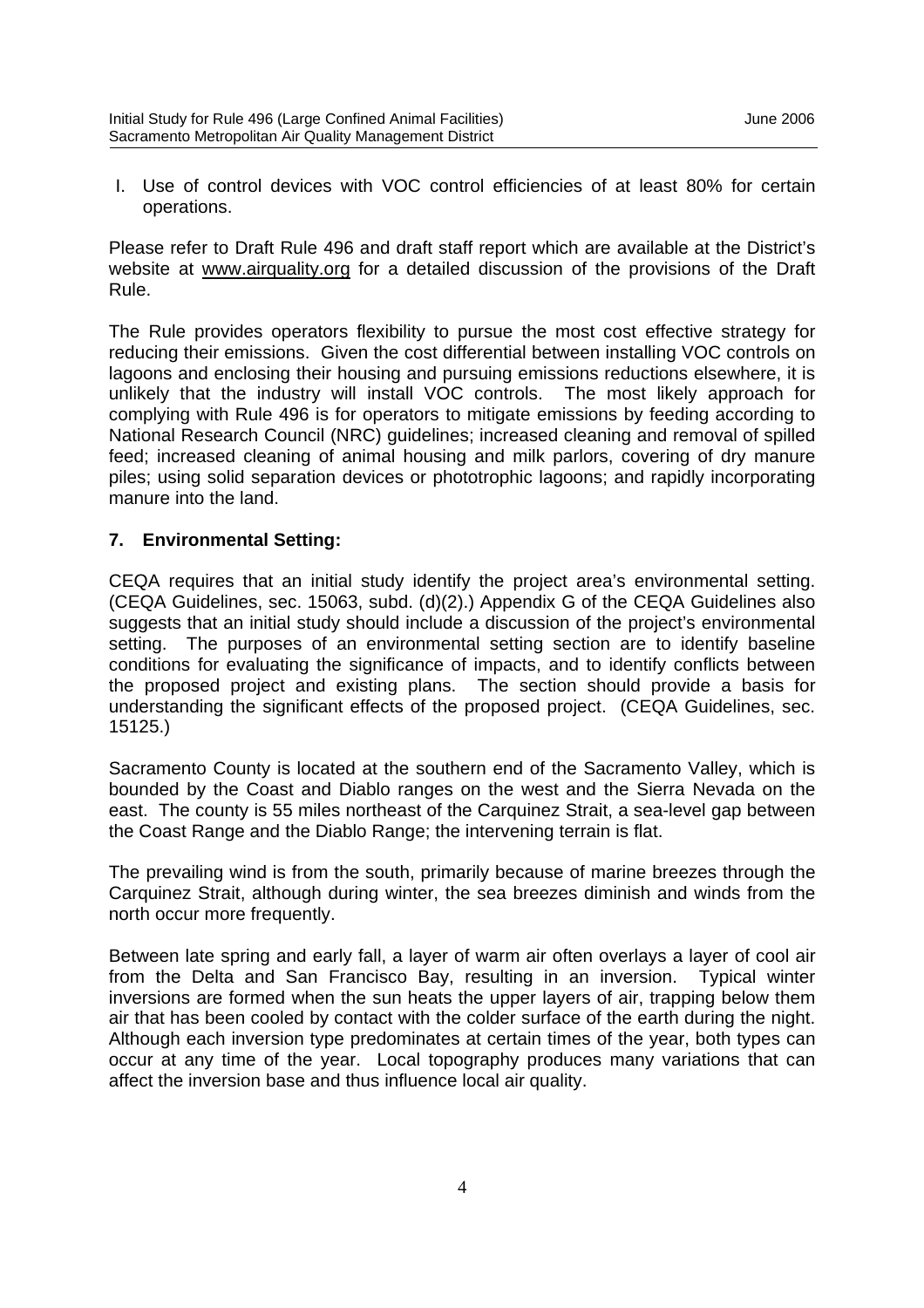The Sacramento region's air quality has attained the federal ambient air quality standards for carbon monoxide (CO) and particulate matter 10 microns or less in diameter (PM10), but exceeds the California and federal ambient standards for ozone. Ozone is a regional air pollutant that is not directly emitted into the air, but is generated through photochemical reactions between nitrogen oxides and reactive organic gases. Mobile sources (vehicles) represent the primary source of these ozone precursors in the Sacramento region. Some ozone is transported to the Sacramento region from other regions to the south and to the west.

In 2005, there were 35 days when exceedances of federal 8-hour ozone standards occurred in the Sacramento nonattainment area.<sup>1</sup> These exceedances have adverse health impacts on people who live and work in the region. Planning scenarios that delay ozone reduction efforts, delay both attainment of the air quality standard, and the associated public health benefits. A project component that facilitates motor vehicle use, with its associated emissions, could have similar effects.

Open space in the area is dominated by agricultural lands in the valley, rangelands in the foothills, and forested land at the higher elevations. Studies show that pine forests and agricultural crops are adversely affected by elevated levels of ozone. In addition, studies show a continuing decline in the amount of agricultural land, as residential and commercial development increases in the region. Thus, planning scenarios that delay ozone reduction efforts perpetuate harm to pine trees and agricultural crops. Also, potential control measures that impose additional costs or operational restrictions on agricultural enterprises may have adverse effects on the productivity of the land. However, potential control measures that promote denser development, and thereby convert less agricultural land to nonagricultural uses, help to reduce agricultural land losses.

The nonattainment area hosts a dazzling array of habitat types. These include links in the Pacific Flyway used by migratory birds that travel throughout the Americas. These include rare plant habitat. These include habitat for sensitive, threatened, and endangered species. These include habitat for game animals. Continuing development is reducing the available space for rare plant and wildlife habitat. Local, state and federal agencies are working together to implement plans to preserve suitable habitat. A project component that facilitates more residential and economic development of wildlife habitat may have adverse environmental impacts.

The State of California has experienced electricity supply shortages in recent years. The adequacy of future electricity supplies in the State of California is a matter of great concern. Potential control measures that increase the peak period demand for electricity may contribute to brown outs and black outs that adversely affect the human environment.

<sup>1</sup>ARB website (www.arb.ca.gov/adam/welcome.html) - air quality trends summary, accessed June 1, 2006.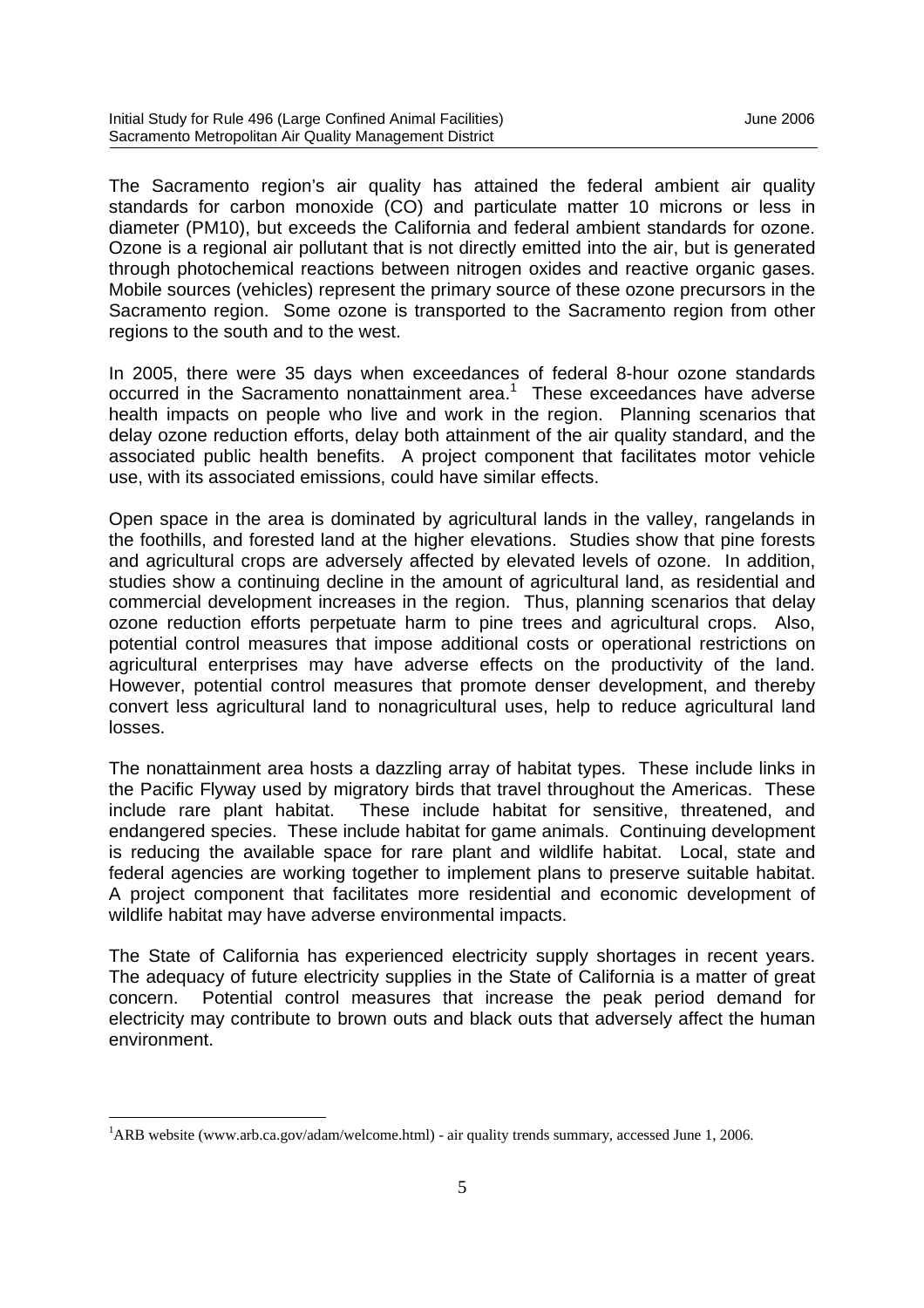A broad spectrum of land uses characterizes the developed lands in the region. Sacramento County has high-rise office buildings and high density housing in downtown Sacramento, surrounded by sprawling suburban development to the north, south and east. Placer and El Dorado Counties have sprawling suburban development at the lower elevations closest to the City of Sacramento, while their higher elevations tend to have larger lots and more rural uses. Sutter and Yuba Counties are planning major residential developments in the next planning horizon, in part to house commuters. Potential control measures that promote denser development and mixed uses may not be suitable for some land use designations in existing land use plans.

Highways are among the noise sources in the nonattainment area. A project component that facilitates highway expansions in the Sacramento region could exacerbate noise impacts in the area.

The population of the Sacramento region continues to grow. From 1990 – 2005, the population in Sacramento County grew from approximately 1,031,000 to 1,362,000, and the population in five nearby counties (Placer, El Dorado, Yolo, Sutter, and Yuba) grew from about 534,000 to 790,000.<sup>2</sup>

Among the many recreational opportunities in the nonattainment area are boating, offroad vehicle (ORV) use, and game hunting. The State Department of Parks and Recreation, and the State Department of Boating and Waterways, have done extensive planning, and made substantial investments in, facilitating ORV use and boating in the nonattainment region. Potential control measures that make boating and ORV use more expensive, or less frequently available, impact recreational opportunities in the region. On the other hand, the State Department of Fish and Game has done planning and spent money to promote the maintenance of habitat for game species. Thus, potential control measures that promote denser development, and that degrades less wildlife habitat, may have a beneficial impact.

The Sacramento region's transportation infrastructure is dominated by freeways. The City of Sacramento is the hub where Highway 50, Interstate 5, and Interstate 80 intersect. Other north-to-south highways in the area include Highway 49 in the foothills, Highway 70 in Yuba County, and Highway 99. Other east-to-west highways include Highway 20 in the north and Highway 88 to the south. Rail transit in the area includes Amtrak and Sacramento Regional Transit's Light Rail. In addition, there are bus services that vary by county. From 1990-2005, vehicle miles traveled in the Sacramento region grew at a faster rate than population<sup>3</sup>. Delays in the funding and construction of regional transportation projects could delay their benefits, such as reduced traffic congestion. However, the adverse impacts of transportation projects, such as noise and loss of open space, would also be delayed.

<sup>&</sup>lt;sup>2</sup>SACOG website demographic data, accessed June 2, 2006.

<sup>3</sup>VMT data from 2002 Milestone Report (p. 47) and 8-Hour Ozone Rate-of-Progress Plan, February 2006 (p. D1-7).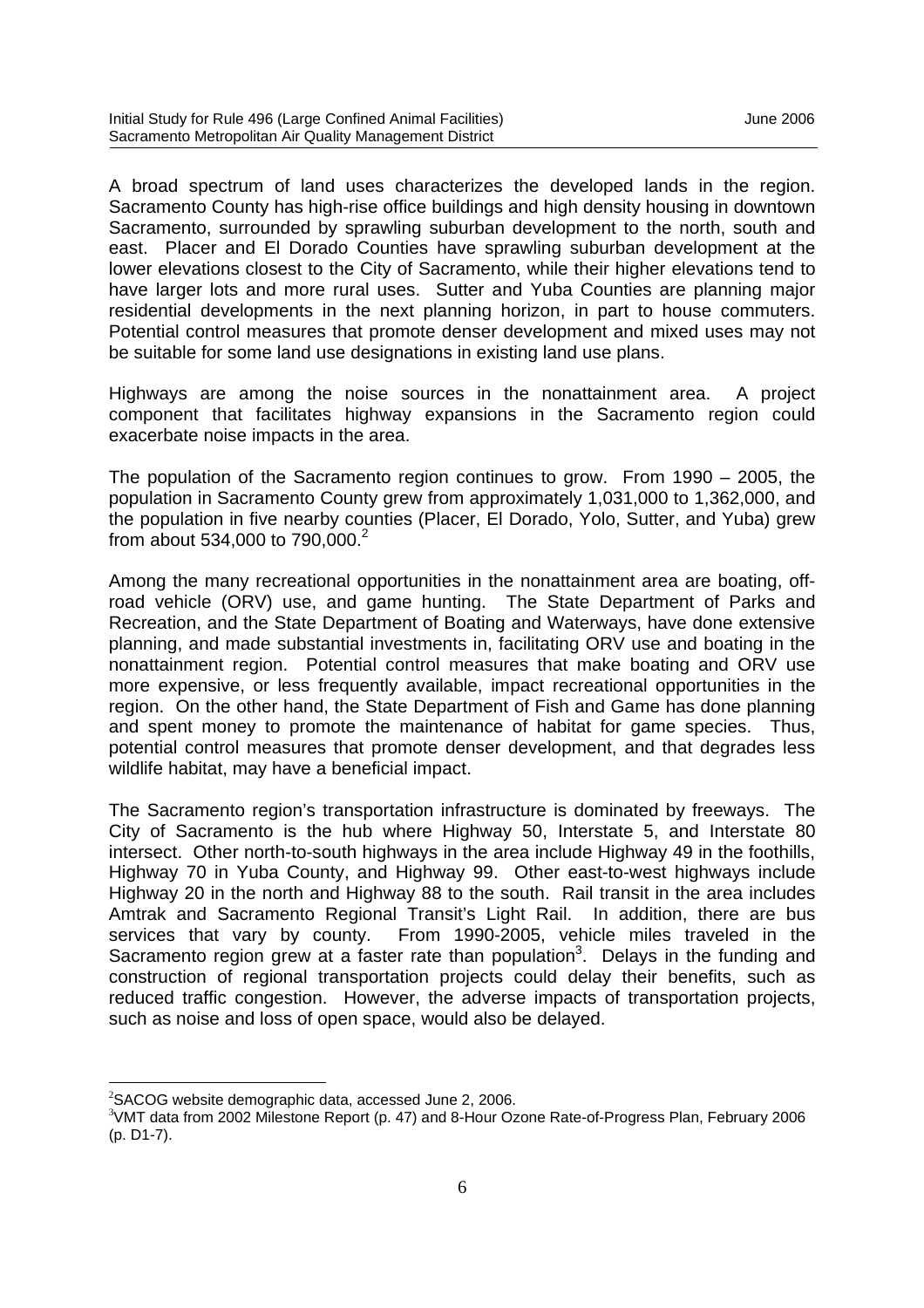#### **8. Other Agencies Whose Approvals Is Required and Permits Needed:**

Modified and new dairies may require permits from the Regional Water Quality Control Board, California Integrated Waste Management Board, and counties. No other agencies have discretionary authority over this project. The United States Environmental Protection Agency must also approve the Rule.

#### **9. Project Compatibility with Existing Zones and Plans:**

Adoption of this Rule will not affect any land use zones or plans.

#### **10. Name of Person Who Prepared Initial Study:**

Mr. Charles Anderson Air Quality Planning Program Coordinator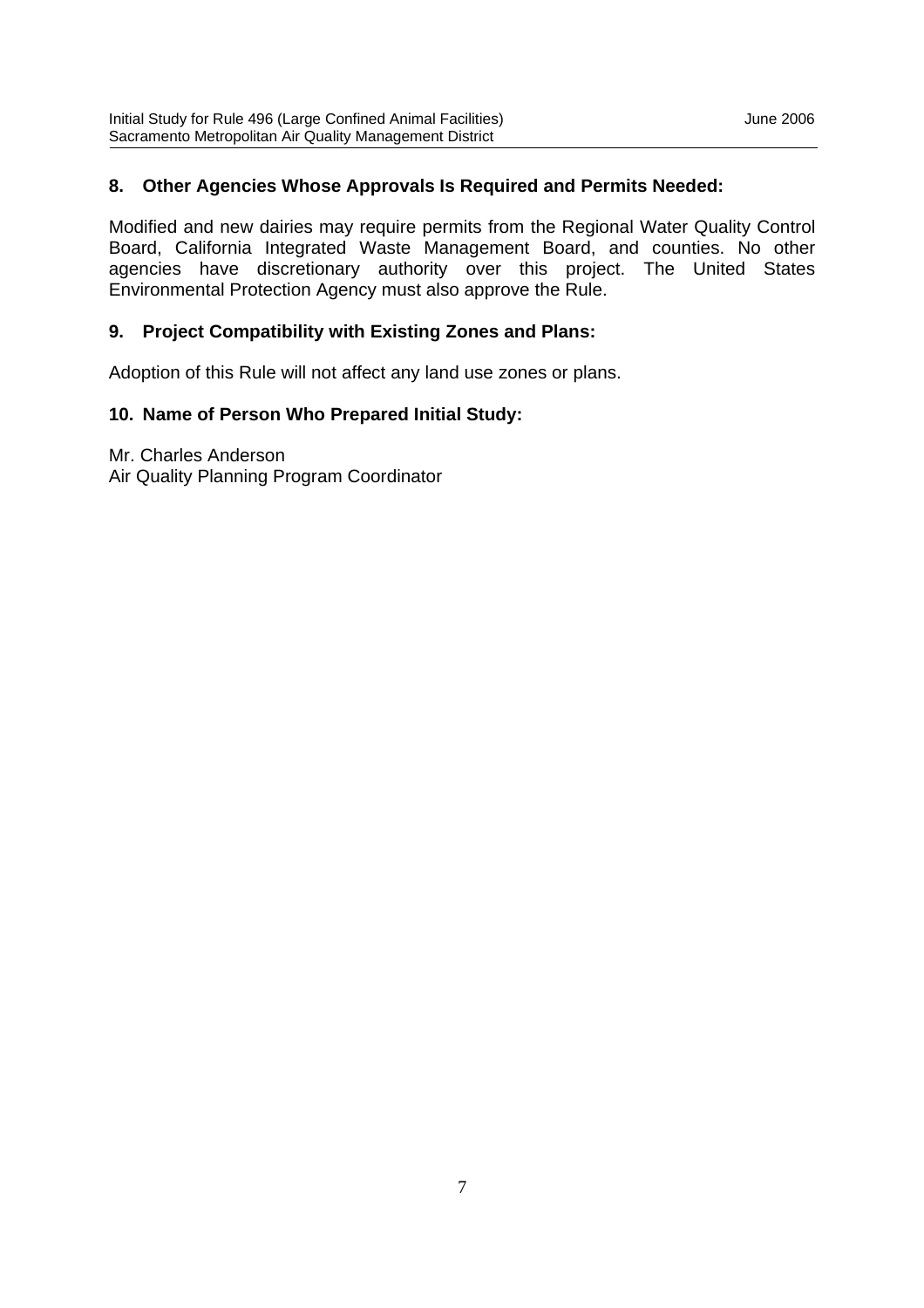

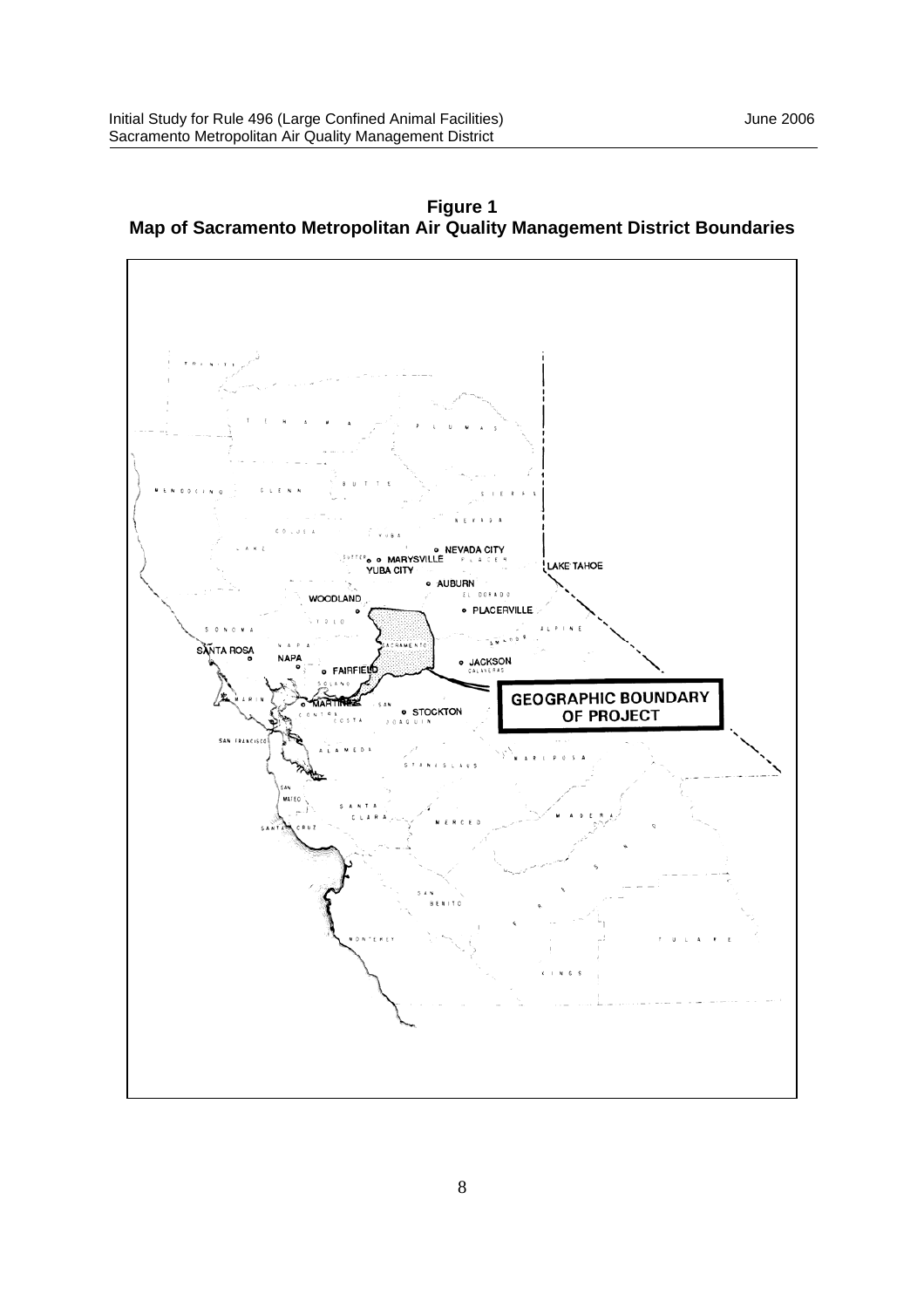## **B. ENVIRONMENTAL FACTORS POTENTIALLY AFFECTED**

The environmental factors checked below would be potentially affected by this project, involving at least one impact that is a **"Potentially Significant Impact"** as indicated by the checklist on the following pages.

| Aesthetics                  | ×.             | <b>Agriculture Resources</b>            | $\Box$       | <b>Air Quality</b>                    |
|-----------------------------|----------------|-----------------------------------------|--------------|---------------------------------------|
| <b>Biological Resources</b> | $\blacksquare$ | <b>Cultural Resources</b>               | $\mathbf{I}$ | Energy                                |
| Geology / Soils             | $\blacksquare$ | Hazards & Hazardous<br><b>Materials</b> | $\Box$       | Hydrology / Water<br>Quality          |
| Land Use / Planning         | $\mathsf{L}$   | <b>Mineral Resources</b>                | $\mathsf{L}$ | <b>Noise</b>                          |
| Population / Housing        | ΙI             | <b>Public Services</b>                  | $\sim$       | Recreation                            |
| Transportation/Traffic      | $\mathbf{I}$   | Utilities / Service<br><b>Systems</b>   | $\Box$       | Mandatory Findings of<br>Significance |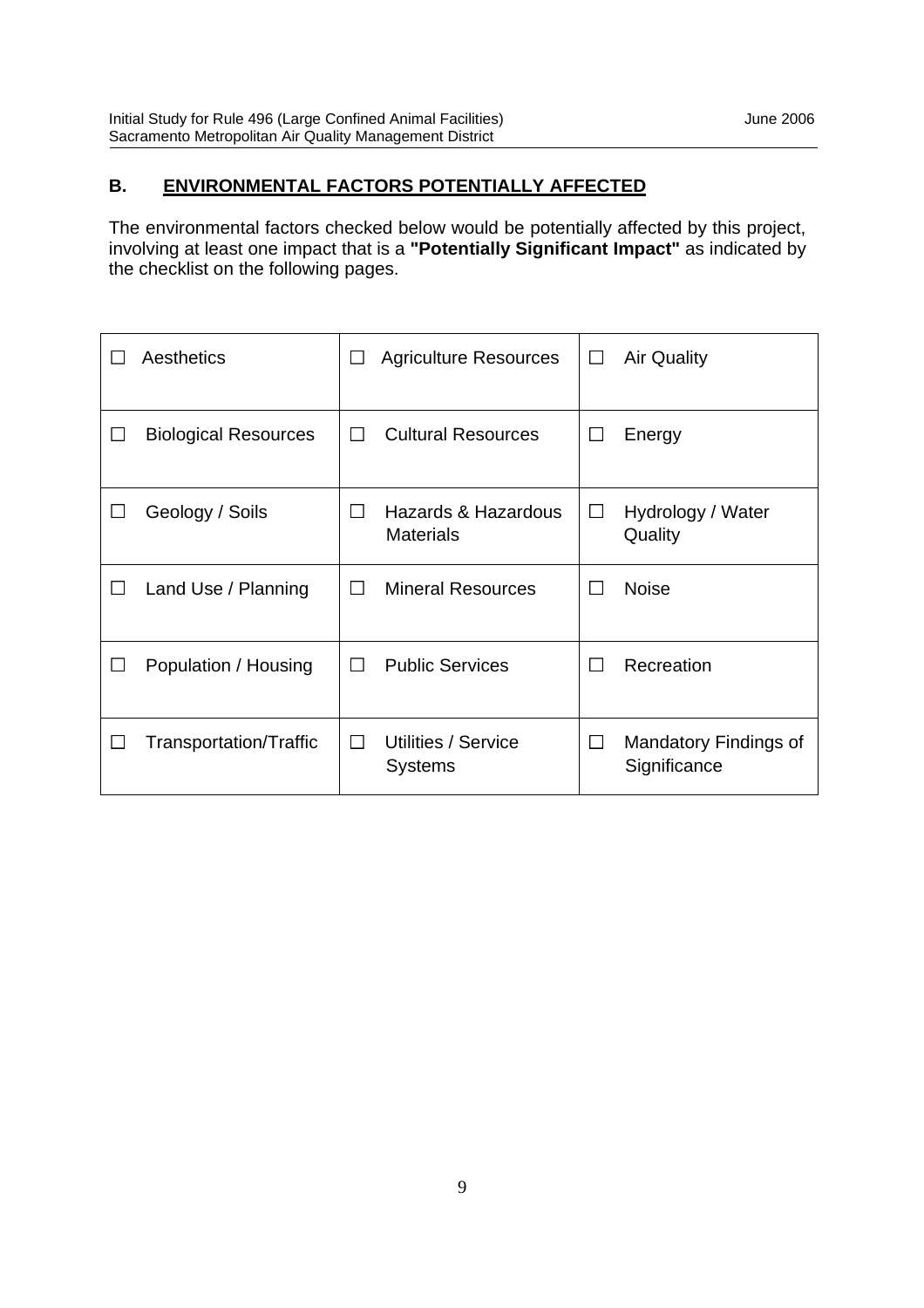### **C. DETERMINATION (To be completed by the Lead Agency)**

On the basis of this initial evaluation:

- I find that the proposed project COULD NOT have a significant effect on the environment, and a NEGATIVE DECLARATION will be prepared. **X**
- $\Box$ I find that although the proposed project could have a significant effect on the environment, there will not be a significant effect in this case because revisions in the project have been made by or agreed to by the project proponent. A MITIGATED NEGATIVE DECLARATION will be prepared.
- $\Box$ I find that the proposed project MAY have a significant effect on the environment, and an ENVIRONMENTAL IMPACT REPORT is required.
- $\Box$ I find that the proposed project MAY have a "potentially significant impact" or "potentially significant unless mitigated" impact on the environment, but at least one effect 1) has been adequately analyzed in an earlier document pursuant to applicable legal standards, and 2) has been addressed by mitigation measures based on the earlier analysis as described on attached sheets. An ENVIRONMENTAL IMPACT REPORT is required, but it must analyze only the effects that remain to be addressed.
- I find that although the proposed project could have a significant effect on the  $\Box$ environment, because all potentially significant effects (a) have been analyzed adequately in an earlier EIR or NEGATIVE DECLARATION pursuant to applicable standards, and (b) have been avoided or mitigated pursuant to that earlier EIR or NEGATIVE DECLARATION, including revisions or mitigation measures that are imposed upon the proposed project, nothing further is required.

| Signature: |  |
|------------|--|
|            |  |

Printed Name: Charles Anderson Title: Program Coordinator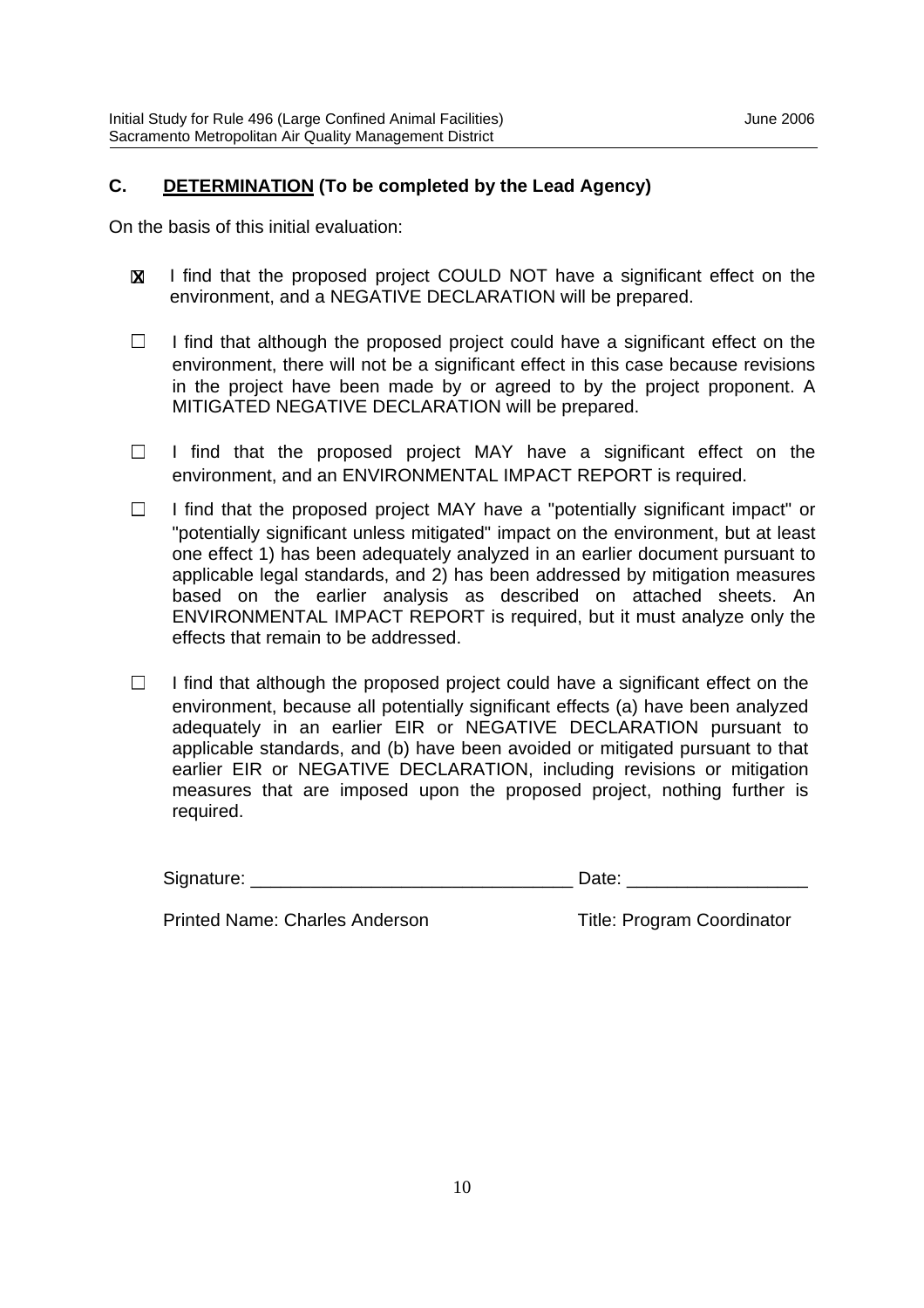## **D. ENVIRONMENTAL IMPACT CHECKLIST**

Explanations of all answers on the checklist are located in section E.

|                                                                                                                                                                                                                                                                                                                                                                                                         | <b>Potentially</b><br>Significant<br><b>Impact</b> | <b>Less Than</b><br>Significant<br>with<br><b>Mitigation</b><br>Incorporation | Less Than<br><b>Significant</b><br><b>Impact</b> | <b>No</b><br><b>Impact</b> |
|---------------------------------------------------------------------------------------------------------------------------------------------------------------------------------------------------------------------------------------------------------------------------------------------------------------------------------------------------------------------------------------------------------|----------------------------------------------------|-------------------------------------------------------------------------------|--------------------------------------------------|----------------------------|
|                                                                                                                                                                                                                                                                                                                                                                                                         |                                                    |                                                                               |                                                  |                            |
| <b>I. AESTHETICS -- Would the project:</b>                                                                                                                                                                                                                                                                                                                                                              |                                                    |                                                                               |                                                  |                            |
| a) Have a substantial adverse effect on<br>a scenic vista?                                                                                                                                                                                                                                                                                                                                              |                                                    |                                                                               |                                                  | X                          |
| b) Substantially damage scenic<br>resources, including, but not limited to,<br>trees, rock outcroppings, and historic<br>buildings within a state scenic highway?                                                                                                                                                                                                                                       |                                                    |                                                                               |                                                  | X                          |
| c) Substantially degrade the existing<br>visual character or quality of the site and<br>its surroundings?                                                                                                                                                                                                                                                                                               |                                                    |                                                                               |                                                  | X                          |
| d) Create a new source of substantial<br>light or glare, which would adversely<br>affect day or nighttime views in the<br>area?                                                                                                                                                                                                                                                                         |                                                    |                                                                               |                                                  | X                          |
|                                                                                                                                                                                                                                                                                                                                                                                                         |                                                    |                                                                               |                                                  |                            |
| <b>II. AGRICULTURE RESOURCES:</b> In determining whether impacts to agricultural resources<br>are significant environmental effects, lead agencies may refer to the California Agricultural<br>Land Evaluation and Site Assessment Model (1997) prepared by the California Dept. of<br>Conservation as an optional model to use in assessing impacts on agriculture and farmland.<br>Would the project: |                                                    |                                                                               |                                                  |                            |
| a) Convert Prime Farmland, Unique<br>Farmland, or Farmland of Statewide<br>Importance (Farmland), as shown on the<br>maps prepared pursuant to the<br><b>Farmland Mapping and Monitoring</b><br>Program of the California Resources<br>Agency, to non-agricultural use?                                                                                                                                 |                                                    |                                                                               |                                                  | X                          |
| b) Conflict with existing zoning for<br>agricultural use, or a Williamson Act<br>contract?                                                                                                                                                                                                                                                                                                              |                                                    |                                                                               |                                                  | X                          |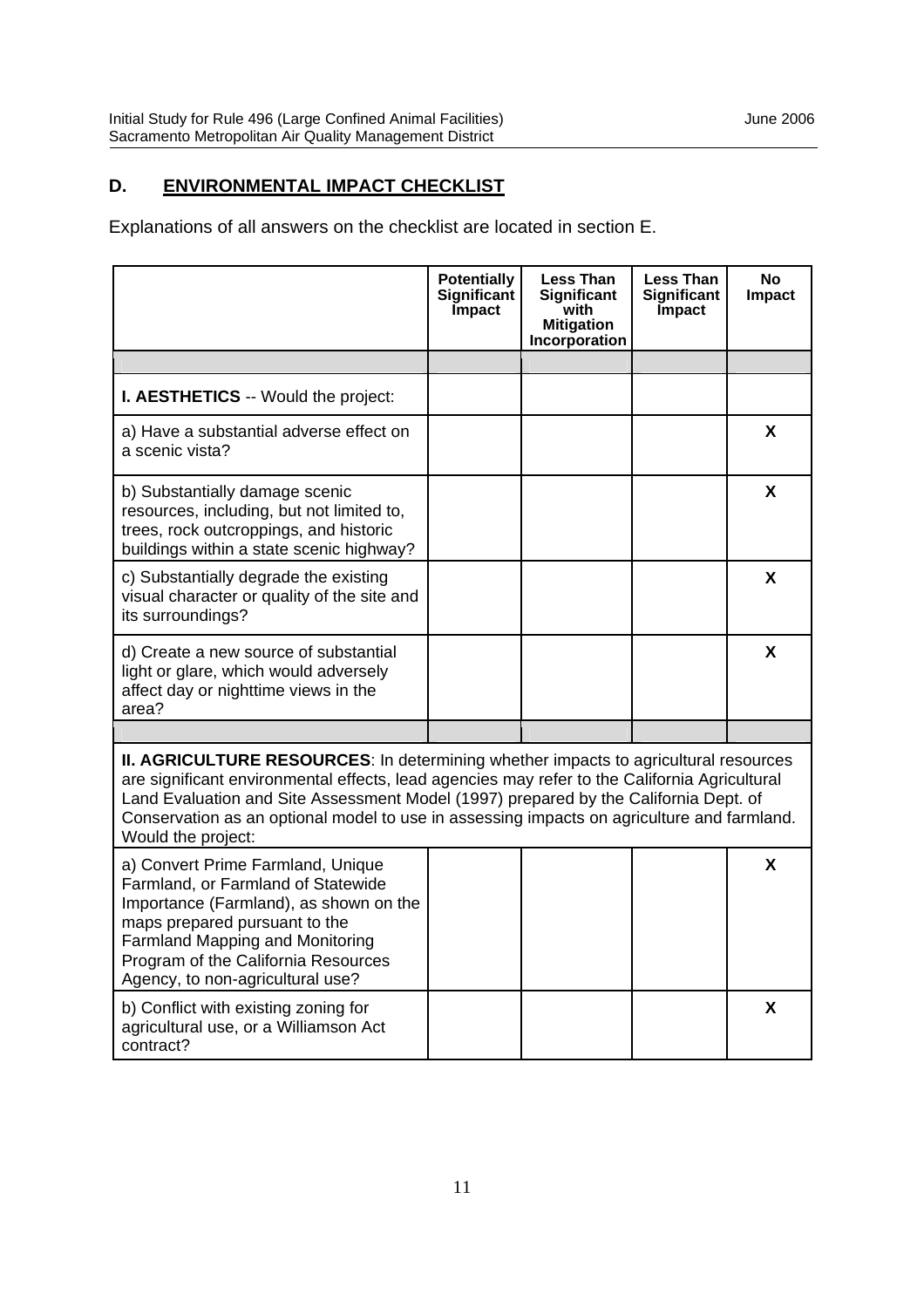|                                                                                                                                                                                                                                                                                                                                       | <b>Potentially</b><br>Significant | <b>Less Than</b><br>Significant            | <b>Less Than</b><br>Significant | <b>No</b><br><b>Impact</b> |
|---------------------------------------------------------------------------------------------------------------------------------------------------------------------------------------------------------------------------------------------------------------------------------------------------------------------------------------|-----------------------------------|--------------------------------------------|---------------------------------|----------------------------|
|                                                                                                                                                                                                                                                                                                                                       | Impact                            | with<br><b>Mitigation</b><br>Incorporation | Impact                          |                            |
| c) Involve other changes in the existing<br>environment, which, due to their location<br>or nature, could result in conversion of<br>Farmland, to non-agricultural use?                                                                                                                                                               |                                   |                                            |                                 | X                          |
|                                                                                                                                                                                                                                                                                                                                       |                                   |                                            |                                 |                            |
| <b>III. AIR QUALITY</b> -- Where available, the significance criteria established by the applicable<br>air quality management or air pollution control district may be relied upon to make the<br>following determinations. Would the project:                                                                                        |                                   |                                            |                                 |                            |
| a) Conflict with or obstruct<br>implementation of the applicable air<br>quality plan?                                                                                                                                                                                                                                                 |                                   |                                            |                                 | X                          |
| b) Violate any air quality standard or<br>contribute substantially to an existing or<br>projected air quality violation?                                                                                                                                                                                                              |                                   |                                            |                                 | X                          |
| c) Result in a cumulatively considerable<br>net increase of any criteria pollutant for<br>which the project region is non-<br>attainment under an applicable federal<br>or state ambient air quality standard<br>(including releasing emissions, which<br>exceed quantitative thresholds for ozone<br>precursors)?                    |                                   |                                            |                                 | X                          |
| d) Expose sensitive receptors to<br>substantial pollutant concentrations?                                                                                                                                                                                                                                                             |                                   |                                            |                                 | X                          |
| e) Create objectionable odors affecting a<br>substantial number of people?                                                                                                                                                                                                                                                            |                                   |                                            |                                 | X                          |
|                                                                                                                                                                                                                                                                                                                                       |                                   |                                            |                                 |                            |
| <b>IV. BIOLOGICAL RESOURCES -- Would the project:</b>                                                                                                                                                                                                                                                                                 |                                   |                                            |                                 |                            |
| a) Have a substantial adverse effect,<br>either directly or through habitat<br>modifications, on any species identified<br>as a candidate, sensitive, or special<br>status species in local or regional plans,<br>policies, or regulations, or by the<br>California Department of Fish and Game<br>or U.S. Fish and Wildlife Service? |                                   |                                            |                                 | X                          |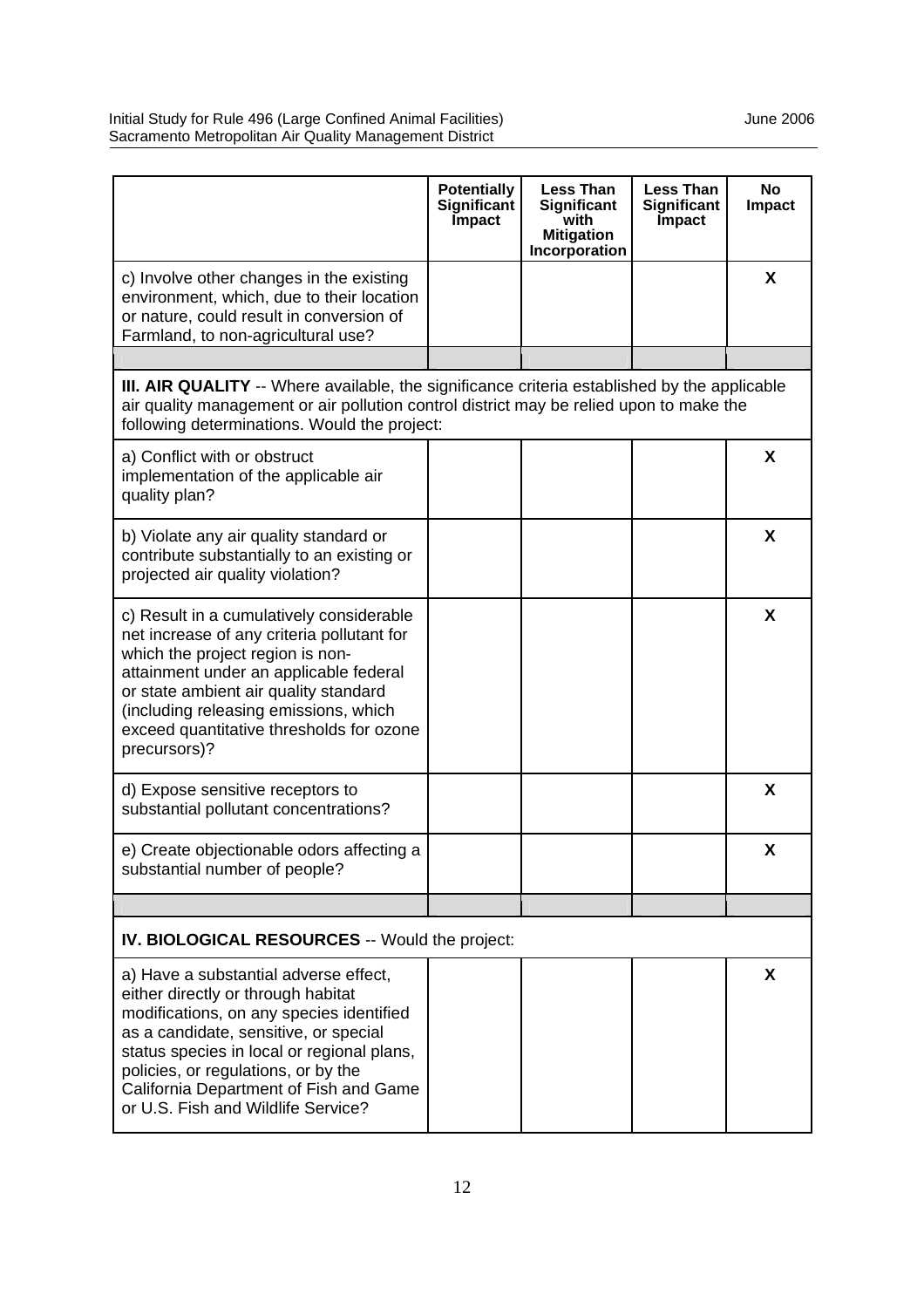|                                                                                                                                                                                                                                                                                        | <b>Potentially</b><br>Significant<br><b>Impact</b> | <b>Less Than</b><br>Significant<br>with<br><b>Mitigation</b><br>Incorporation | <b>Less Than</b><br>Significant<br>Impact | <b>No</b><br>Impact |
|----------------------------------------------------------------------------------------------------------------------------------------------------------------------------------------------------------------------------------------------------------------------------------------|----------------------------------------------------|-------------------------------------------------------------------------------|-------------------------------------------|---------------------|
| b) Have a substantial adverse effect on<br>any riparian habitat or other sensitive<br>natural community identified in local or<br>regional plans, policies, regulations or by<br>the California Department of Fish and<br>Game or US Fish and Wildlife Service?                        |                                                    |                                                                               |                                           | X                   |
| c) Have a substantial adverse effect on<br>federally protected wetlands as defined<br>by Section 404 of the Clean Water Act<br>(including, but not limited to, marsh,<br>vernal pool, coastal, etc.) through direct<br>removal, filling, hydrological interruption,<br>or other means? |                                                    |                                                                               |                                           | X                   |
| d) Interfere substantially with the<br>movement of any native resident or<br>migratory fish or wildlife species or with<br>established native resident or migratory<br>wildlife corridors, or impede the use of<br>native wildlife nursery sites?                                      |                                                    |                                                                               |                                           | X                   |
| e) Conflict with any local policies or<br>ordinances protecting biological<br>resources, such as a tree preservation<br>policy or ordinance?                                                                                                                                           |                                                    |                                                                               |                                           | X                   |
| f) Conflict with the provisions of an<br>adopted Habitat Conservation Plan,<br>Natural Community Conservation Plan,<br>or other approved local, regional, or<br>state habitat conservation plan?                                                                                       |                                                    |                                                                               |                                           | X                   |
| V. CULTURAL RESOURCES -- Would the project:                                                                                                                                                                                                                                            |                                                    |                                                                               |                                           |                     |
| a) Cause a substantial adverse change<br>in the significance of a historical<br>resource as defined in '15064.5?                                                                                                                                                                       |                                                    |                                                                               |                                           | X                   |
| b) Cause a substantial adverse change<br>in the significance of an archaeological<br>resource pursuant to '15064.5?                                                                                                                                                                    |                                                    |                                                                               |                                           | X                   |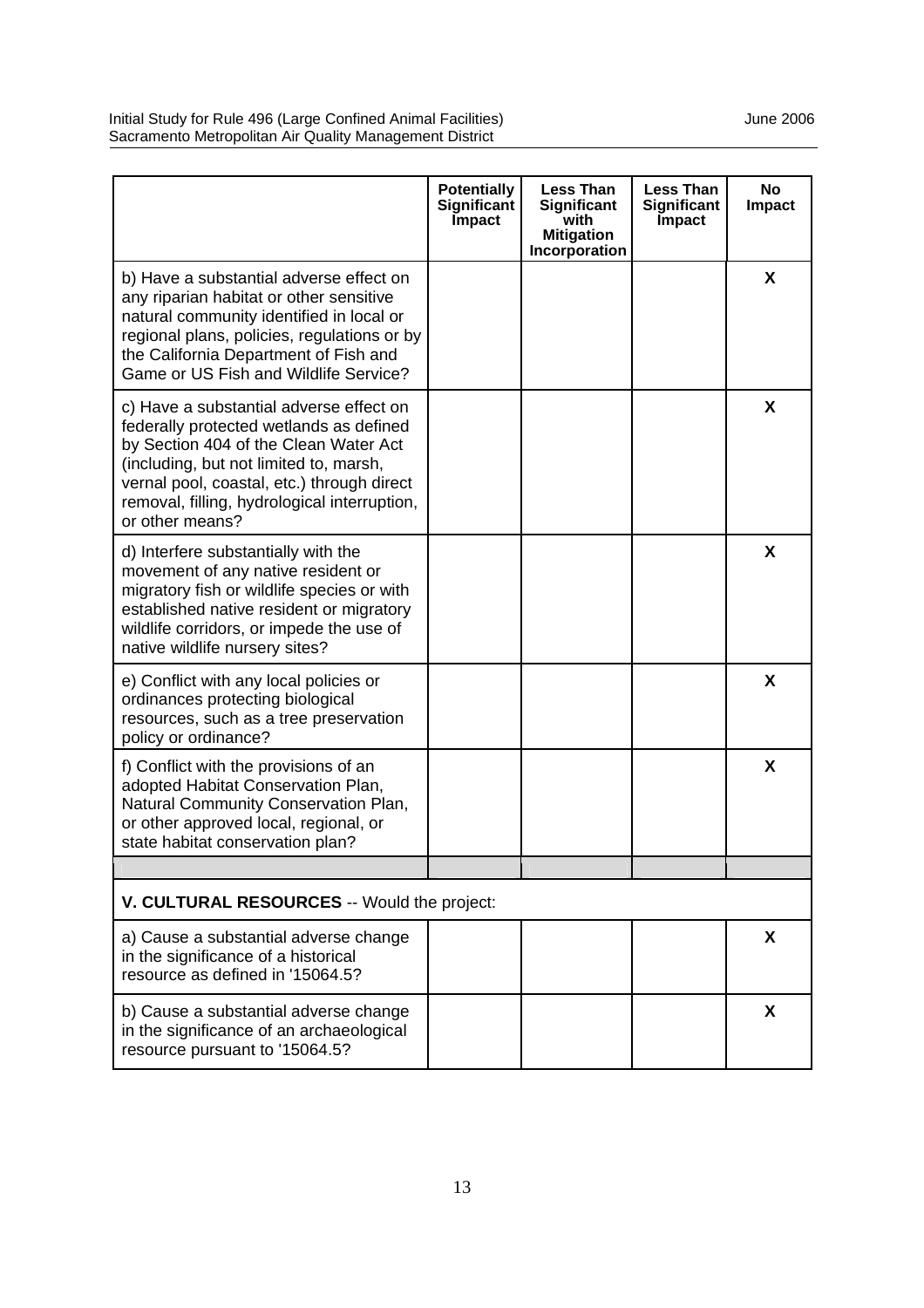|                                                                                                                                                                                                                                                                                                              | <b>Potentially</b><br>Significant<br>Impact | <b>Less Than</b><br>Significant<br>with<br><b>Mitigation</b><br>Incorporation | <b>Less Than</b><br>Significant<br>Impact | No<br><b>Impact</b> |
|--------------------------------------------------------------------------------------------------------------------------------------------------------------------------------------------------------------------------------------------------------------------------------------------------------------|---------------------------------------------|-------------------------------------------------------------------------------|-------------------------------------------|---------------------|
| c) Directly or indirectly destroy a unique<br>paleontological resource or site or<br>unique geologic feature?                                                                                                                                                                                                |                                             |                                                                               |                                           | X                   |
| d) Disturb any human remains, including<br>those interred outside of formal<br>cemeteries?                                                                                                                                                                                                                   |                                             |                                                                               |                                           | X                   |
|                                                                                                                                                                                                                                                                                                              |                                             |                                                                               |                                           |                     |
| VI. ENERGY -- Would the project:                                                                                                                                                                                                                                                                             |                                             |                                                                               |                                           |                     |
| a) Conflict with adopted energy<br>conservation plans?                                                                                                                                                                                                                                                       |                                             |                                                                               |                                           | X                   |
| b) Result in the need for new or<br>substantially altered power or natural<br>gas utility systems?                                                                                                                                                                                                           |                                             |                                                                               |                                           | X                   |
| c) Create any significant effects on local<br>or regional energy supplies and on<br>requirements for additional energy?                                                                                                                                                                                      |                                             |                                                                               |                                           | X                   |
| d) Create any significant effects on peak<br>and base period demands for electricity<br>and other forms of energy?                                                                                                                                                                                           |                                             |                                                                               |                                           | X                   |
| e) Comply with existing energy<br>standards?                                                                                                                                                                                                                                                                 |                                             |                                                                               |                                           | X                   |
|                                                                                                                                                                                                                                                                                                              |                                             |                                                                               |                                           |                     |
| VII. GEOLOGY AND SOILS -- Would the project:                                                                                                                                                                                                                                                                 |                                             |                                                                               |                                           |                     |
| a) Expose people or structures to<br>potential substantial adverse effects,<br>including the risk of loss, injury, or death<br>involving:                                                                                                                                                                    |                                             |                                                                               |                                           | X                   |
| i) Rupture of a known earthquake fault,<br>as delineated on the most recent Alquist-<br>Priolo Earthquake Fault Zoning Map<br>issued by the State Geologist for the<br>area or based on other substantial<br>evidence of a known fault? Refer to<br>Division of Mines and Geology Special<br>Publication 42. |                                             |                                                                               |                                           | X                   |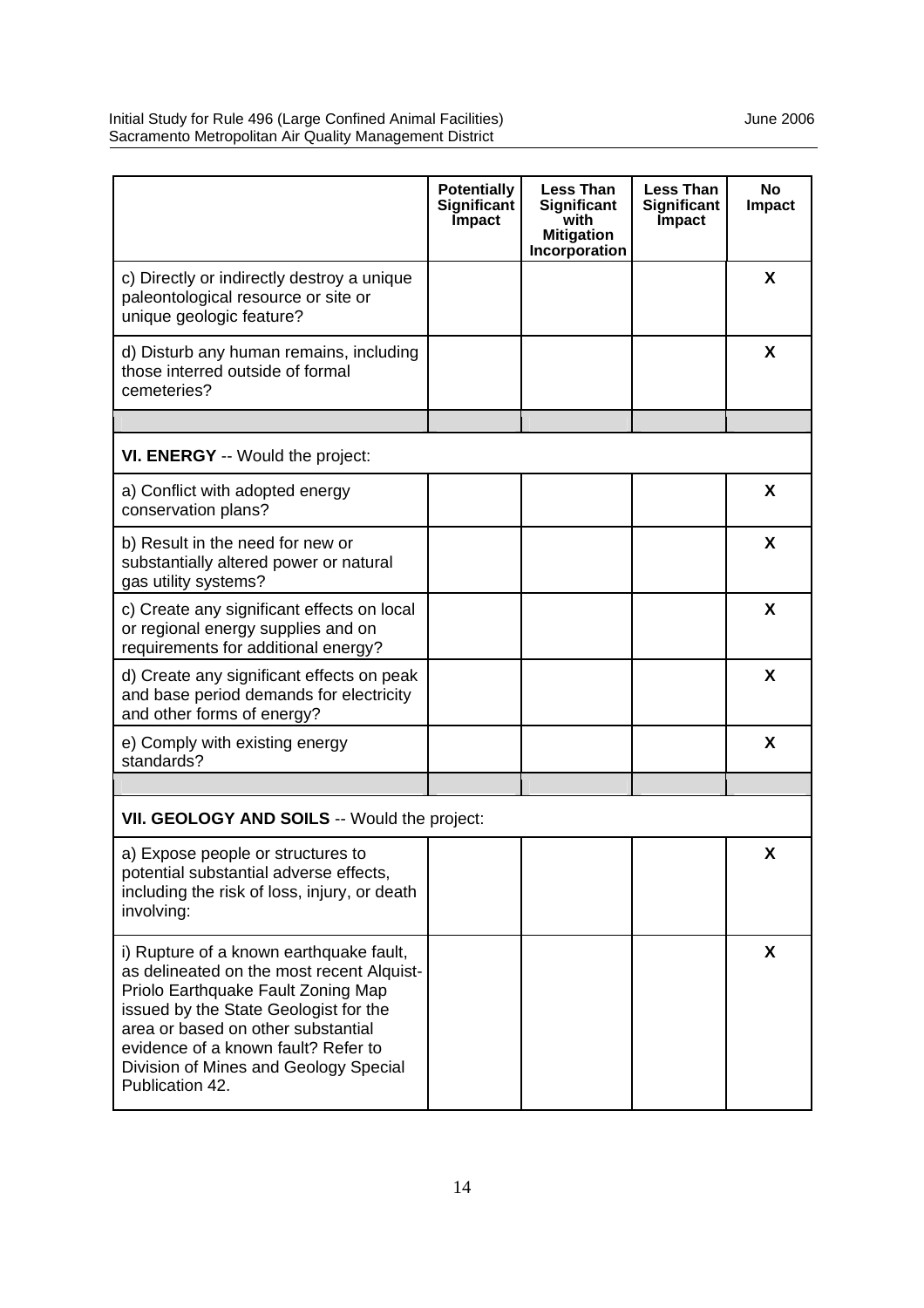|                                                                                                                                                                                                                                                   | <b>Potentially</b><br>Significant<br>Impact | <b>Less Than</b><br>Significant<br>with<br><b>Mitigation</b><br>Incorporation | <b>Less Than</b><br>Significant<br>Impact | No<br><b>Impact</b> |
|---------------------------------------------------------------------------------------------------------------------------------------------------------------------------------------------------------------------------------------------------|---------------------------------------------|-------------------------------------------------------------------------------|-------------------------------------------|---------------------|
| ii) Strong seismic ground shaking?                                                                                                                                                                                                                |                                             |                                                                               |                                           | X                   |
| iii) Seismic-related ground failure,<br>including liquefaction?                                                                                                                                                                                   |                                             |                                                                               |                                           | X                   |
| iv) Landslides?                                                                                                                                                                                                                                   |                                             |                                                                               |                                           | X                   |
| b) Result in substantial soil erosion or<br>the loss of topsoil?                                                                                                                                                                                  |                                             |                                                                               |                                           | X                   |
| c) Be located on a geologic unit or soil<br>that is unstable, or that would become<br>unstable as a result of the project, and<br>potentially result in on- or off-site<br>landslide, lateral spreading, subsidence,<br>liquefaction or collapse? |                                             |                                                                               |                                           | X                   |
| d) Be located on expansive soil, as<br>defined in Table 18-1-B of the Uniform<br>Building Code (1994), creating<br>substantial risks to life or property?                                                                                         |                                             |                                                                               |                                           | X                   |
| e) Have soils incapable of adequately<br>supporting the use of septic tanks or<br>alternative wastewater disposal systems<br>where sewers are not available for the<br>disposal of wastewater?                                                    |                                             |                                                                               |                                           | X                   |
|                                                                                                                                                                                                                                                   |                                             |                                                                               |                                           |                     |
| VIII. HAZARDS AND HAZARDOUS MATERIALS -- Would the project:                                                                                                                                                                                       |                                             |                                                                               |                                           |                     |
| a) Create a significant hazard to the<br>public or the environment through the<br>routine transport, use, or disposal of<br>hazardous materials?                                                                                                  |                                             |                                                                               |                                           | X                   |
| b) Create a significant hazard to the<br>public or the environment through<br>reasonably foreseeable upset and<br>accident conditions involving the release<br>of hazardous materials into the<br>environment?                                    |                                             |                                                                               |                                           | X                   |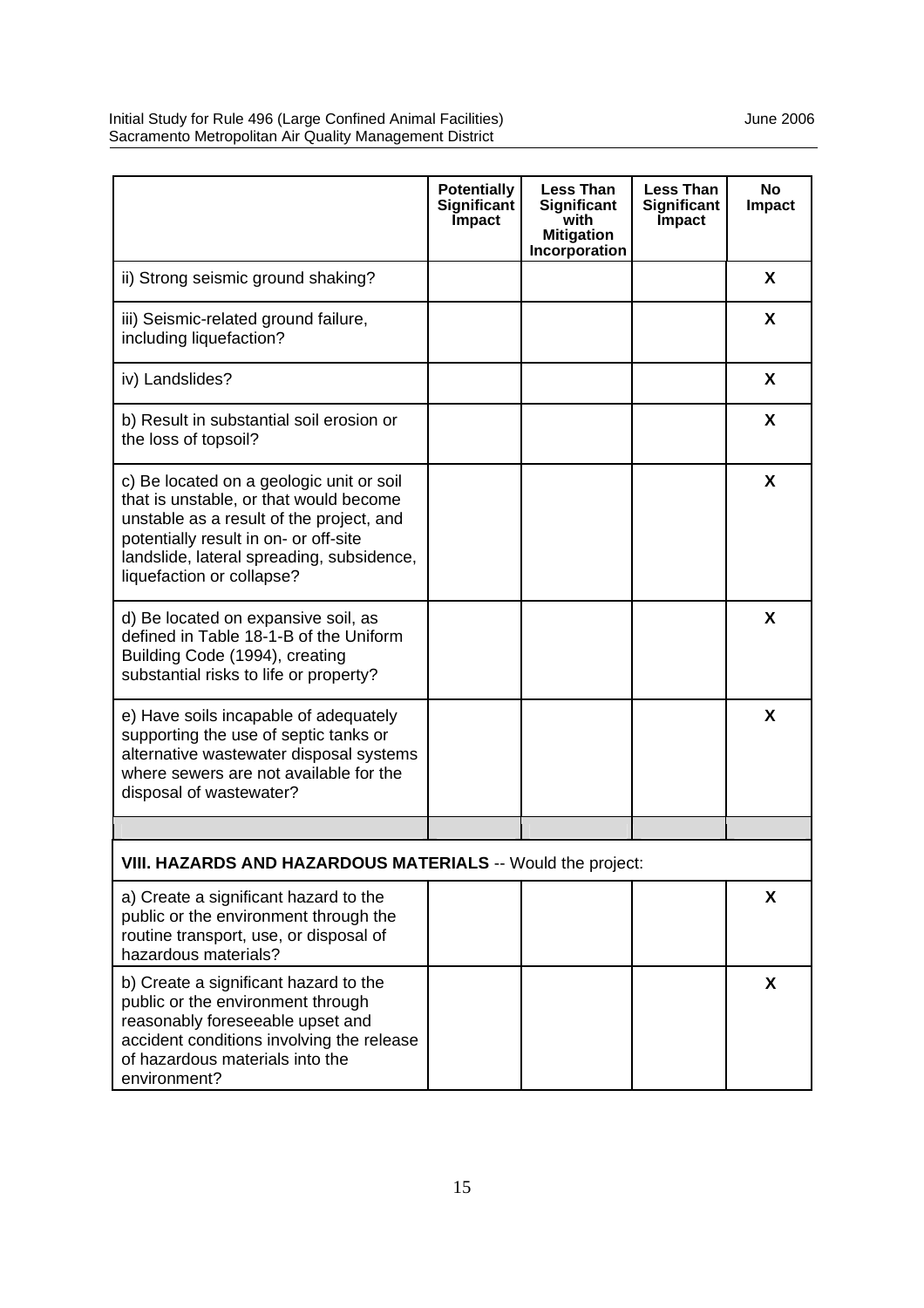|                                                                                                                                                                                                                                                                                    | <b>Potentially</b><br>Significant<br><b>Impact</b> | <b>Less Than</b><br>Significant<br>with<br><b>Mitigation</b><br>Incorporation | <b>Less Than</b><br><b>Significant</b><br><b>Impact</b> | <b>No</b><br><b>Impact</b> |
|------------------------------------------------------------------------------------------------------------------------------------------------------------------------------------------------------------------------------------------------------------------------------------|----------------------------------------------------|-------------------------------------------------------------------------------|---------------------------------------------------------|----------------------------|
| c) Emit hazardous emissions or handle<br>hazardous or acutely hazardous<br>materials, substances, or waste within<br>one-quarter mile of an existing or<br>proposed school?                                                                                                        |                                                    |                                                                               |                                                         | X                          |
| d) Be located on a site which is included<br>on a list of hazardous materials sites<br>compiled pursuant to Government Code<br>Section 65962.5 and, as a result, would<br>it create a significant hazard to the public<br>or the environment?                                      |                                                    |                                                                               |                                                         | X                          |
| e) For a project located within an airport<br>land use plan or, where such a plan has<br>not been adopted, within two miles of a<br>public airport or public use airport, would<br>the project result in a safety hazard for<br>people residing or working in the project<br>area? |                                                    |                                                                               |                                                         | X                          |
| f) For a project within the vicinity of a<br>private airstrip, would the project result<br>in a safety hazard for people residing or<br>working in the project area?                                                                                                               |                                                    |                                                                               |                                                         | X                          |
| g) Impair implementation of or physically<br>interfere with an adopted emergency<br>response plan or emergency evacuation<br>plan?                                                                                                                                                 |                                                    |                                                                               |                                                         | X                          |
| h) Expose people or structures to a<br>significant risk of loss, injury or death<br>involving wildland fires, including where<br>wildlands are adjacent to urbanized<br>areas or where residences are<br>intermixed with wildlands?                                                |                                                    |                                                                               |                                                         | X                          |
| IX. HYDROLOGY AND WATER QUALITY -- Would the project:                                                                                                                                                                                                                              |                                                    |                                                                               |                                                         |                            |
| a) Violate any water quality standards or<br>waste discharge requirements?                                                                                                                                                                                                         |                                                    |                                                                               |                                                         | X                          |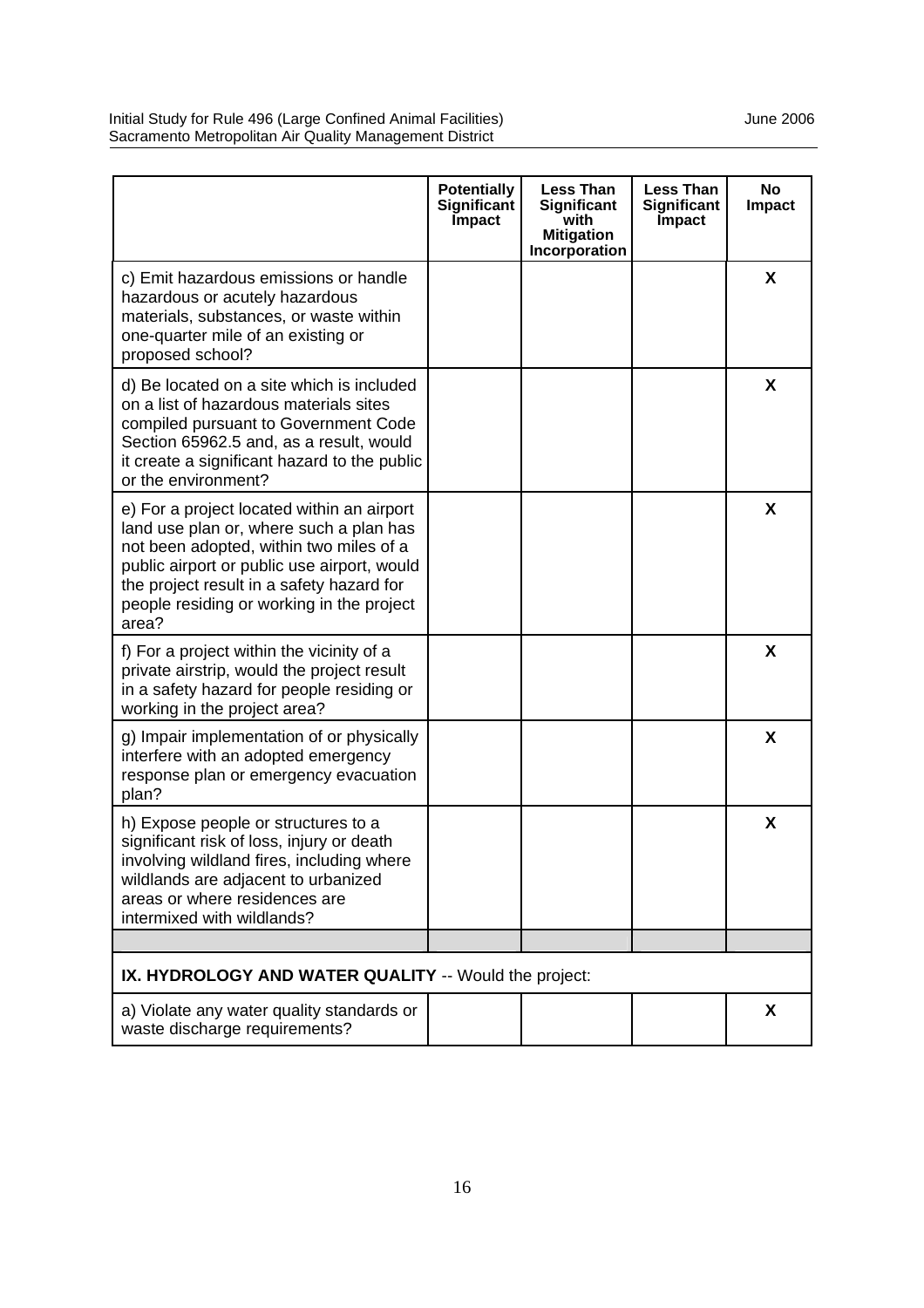|                                                                                                                                                                                                                                                                                                                                                                                                 | <b>Potentially</b><br>Significant<br><b>Impact</b> | <b>Less Than</b><br>Significant<br>with<br><b>Mitigation</b><br>Incorporation | <b>Less Than</b><br><b>Significant</b><br><b>Impact</b> | <b>No</b><br><b>Impact</b> |
|-------------------------------------------------------------------------------------------------------------------------------------------------------------------------------------------------------------------------------------------------------------------------------------------------------------------------------------------------------------------------------------------------|----------------------------------------------------|-------------------------------------------------------------------------------|---------------------------------------------------------|----------------------------|
| b) Substantially deplete groundwater<br>supplies or interfere substantially with<br>recharge such that there would be a net<br>deficit in aquifer volume or lower the<br>local groundwater table level (e.g., the<br>production rate of pre-existing nearby<br>wells would drop to a level which would<br>not support existing uses or planned<br>uses for which permits have been<br>granted)? |                                                    |                                                                               |                                                         | X                          |
| c) Substantially alter the existing<br>drainage pattern of the site or area,<br>including through the alteration of the<br>course of a stream or river, in a manner,<br>which would result in substantial erosion<br>or siltation on- or off-site?                                                                                                                                              |                                                    |                                                                               |                                                         | X                          |
| d) Substantially alter the existing<br>drainage pattern of the site or area,<br>including through the alteration of the<br>course of a stream or river, or<br>substantially increase the rate or amount<br>of surface runoff in a manner, which<br>would result in flooding on- or off-site?                                                                                                    |                                                    |                                                                               |                                                         | X                          |
| e) Create or contribute runoff water<br>which would exceed the capacity of<br>existing or planned stormwater drainage<br>systems or provide substantial additional<br>sources of polluted runoff?                                                                                                                                                                                               |                                                    |                                                                               |                                                         | X                          |
| f) Otherwise substantially degrade water<br>quality?                                                                                                                                                                                                                                                                                                                                            |                                                    |                                                                               |                                                         | X                          |
| g) Place housing within a 100-year flood<br>hazard area as mapped on a federal<br>Flood Hazard Boundary or Flood<br>Insurance Rate Map or other flood<br>hazard delineation map?                                                                                                                                                                                                                |                                                    |                                                                               |                                                         | X                          |
| h) Place within a 100-year flood hazard<br>area structures, which would impede or<br>redirect flood flows?                                                                                                                                                                                                                                                                                      |                                                    |                                                                               |                                                         | X                          |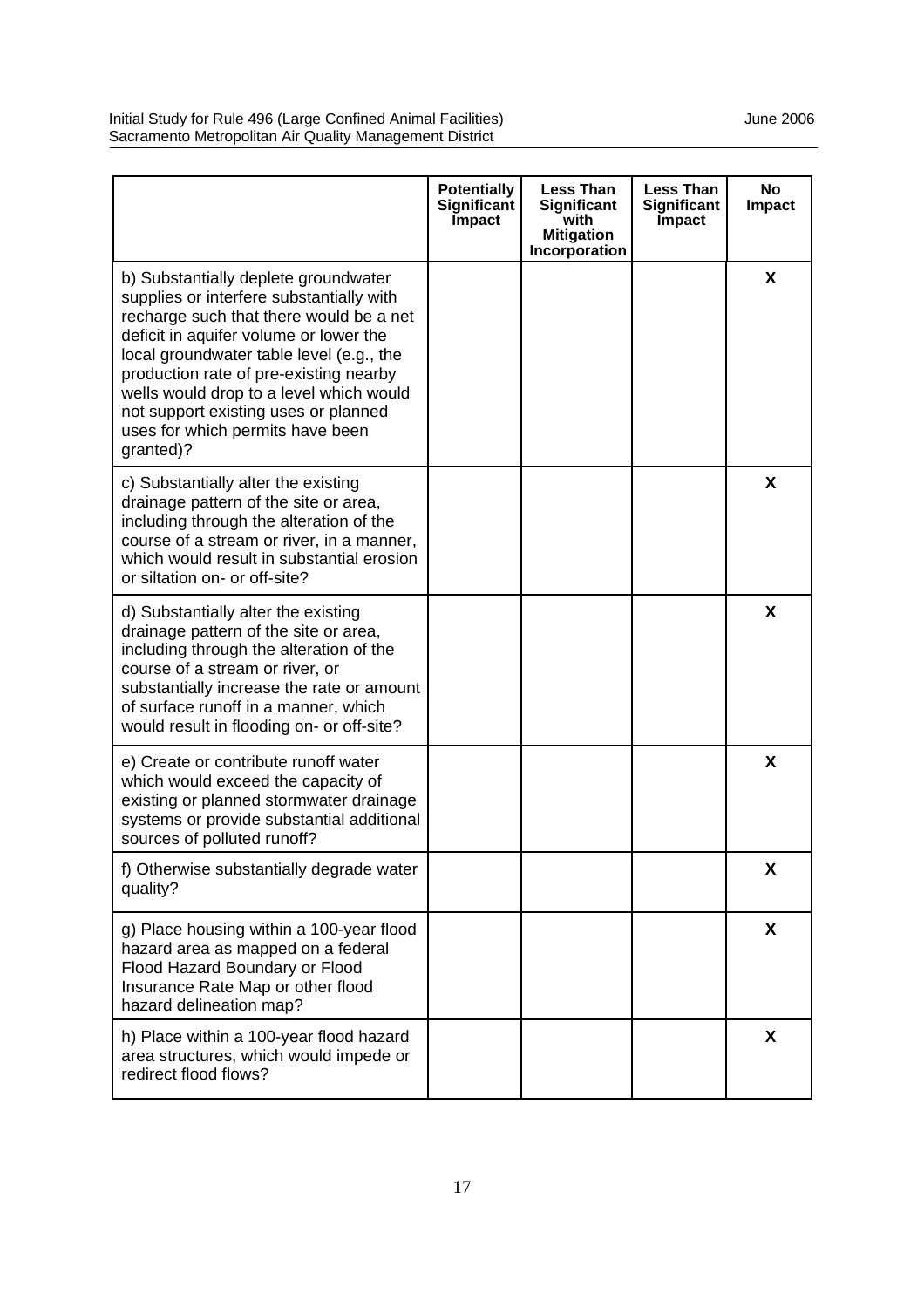|                                                                                                                                                                                                                                                                                                        | <b>Potentially</b><br>Significant<br>Impact | <b>Less Than</b><br><b>Significant</b><br>with<br><b>Mitigation</b><br>Incorporation | <b>Less Than</b><br>Significant<br>Impact | <b>No</b><br><b>Impact</b> |
|--------------------------------------------------------------------------------------------------------------------------------------------------------------------------------------------------------------------------------------------------------------------------------------------------------|---------------------------------------------|--------------------------------------------------------------------------------------|-------------------------------------------|----------------------------|
| i) Expose people or structures to a<br>significant risk of loss, injury or death<br>involving flooding, including flooding as a<br>result of the failure of a levee or dam?                                                                                                                            |                                             |                                                                                      |                                           | X                          |
| j) Inundation by seiche, tsunami, or<br>mudflow?                                                                                                                                                                                                                                                       |                                             |                                                                                      |                                           | X                          |
|                                                                                                                                                                                                                                                                                                        |                                             |                                                                                      |                                           |                            |
| X. LAND USE AND PLANNING -- Would the project:                                                                                                                                                                                                                                                         |                                             |                                                                                      |                                           |                            |
| a) Physically divide an established<br>community?                                                                                                                                                                                                                                                      |                                             |                                                                                      |                                           | X                          |
| b) Conflict with any applicable land use<br>plan, policy, or regulation of an agency<br>with jurisdiction over the project<br>(including, but not limited to the general<br>plan, specific plan, or zoning ordinance)<br>adopted for the purpose of avoiding or<br>mitigating an environmental effect? |                                             |                                                                                      |                                           | X                          |
| c) Conflict with any applicable habitat<br>conservation plan or natural community<br>conservation plan?                                                                                                                                                                                                |                                             |                                                                                      |                                           | X                          |
|                                                                                                                                                                                                                                                                                                        |                                             |                                                                                      |                                           |                            |
| XI. MINERAL RESOURCES -- Would the project:                                                                                                                                                                                                                                                            |                                             |                                                                                      |                                           |                            |
| a) Result in the loss of availability of a<br>known mineral resource that would be of<br>value to the region and the residents of<br>the state?                                                                                                                                                        |                                             |                                                                                      |                                           | X                          |
| b) Result in the loss of availability of a<br>locally-important mineral resource<br>recovery site delineated on a local<br>general plan, specific plan or other land<br>use plan?                                                                                                                      |                                             |                                                                                      |                                           | X                          |
|                                                                                                                                                                                                                                                                                                        |                                             |                                                                                      |                                           |                            |
| XII. NOISE -- Would the project result in:                                                                                                                                                                                                                                                             |                                             |                                                                                      |                                           |                            |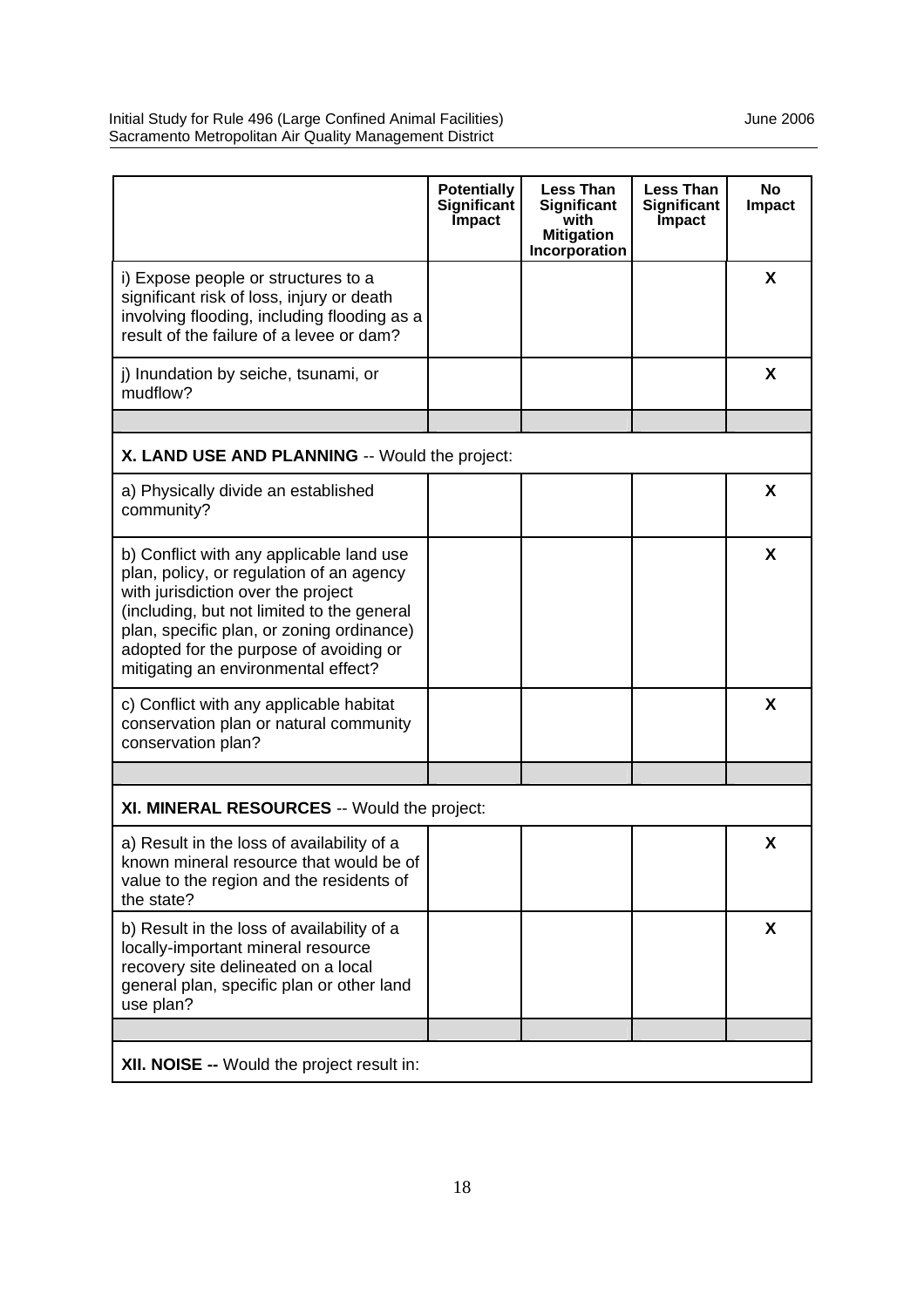|                                                                                                                                                                                                                                                                                       | <b>Potentially</b><br>Significant<br><b>Impact</b> | <b>Less Than</b><br><b>Significant</b><br>with<br><b>Mitigation</b><br>Incorporation | <b>Less Than</b><br>Significant<br><b>Impact</b> | <b>No</b><br><b>Impact</b> |
|---------------------------------------------------------------------------------------------------------------------------------------------------------------------------------------------------------------------------------------------------------------------------------------|----------------------------------------------------|--------------------------------------------------------------------------------------|--------------------------------------------------|----------------------------|
| a) Exposure of persons to or generation<br>of noise levels in excess of standards<br>established in the local general plan or<br>noise ordinance, or applicable standards<br>of other agencies?                                                                                       |                                                    |                                                                                      |                                                  | X                          |
| b) Exposure of persons to or generation<br>of excessive groundborne vibration or<br>groundborne noise levels?                                                                                                                                                                         |                                                    |                                                                                      |                                                  | X                          |
| c) A substantial permanent increase in<br>ambient noise levels in the project<br>vicinity above levels existing without the<br>project?                                                                                                                                               |                                                    |                                                                                      |                                                  | X                          |
| d) A substantial temporary or periodic<br>increase in ambient noise levels in the<br>project vicinity above levels existing<br>without the project?                                                                                                                                   |                                                    |                                                                                      |                                                  | X                          |
| e) For a project located within an airport<br>land use plan or, where such a plan has<br>not been adopted, within two miles of a<br>public airport or public use airport, would<br>the project expose people residing or<br>working in the project area to excessive<br>noise levels? |                                                    |                                                                                      |                                                  | X                          |
| f) For a project within the vicinity of a<br>private airstrip, would the project expose<br>people residing or working in the project<br>area to excessive noise levels?                                                                                                               |                                                    |                                                                                      |                                                  | X                          |
|                                                                                                                                                                                                                                                                                       |                                                    |                                                                                      |                                                  |                            |
| XIII. POPULATION AND HOUSING -- Would the project:                                                                                                                                                                                                                                    |                                                    |                                                                                      |                                                  |                            |
| a) Induce substantial population growth<br>in an area, either directly (for example,<br>by proposing new homes and<br>businesses) or indirectly (for example,<br>through extension of roads or other<br>infrastructure)?                                                              |                                                    |                                                                                      |                                                  | X                          |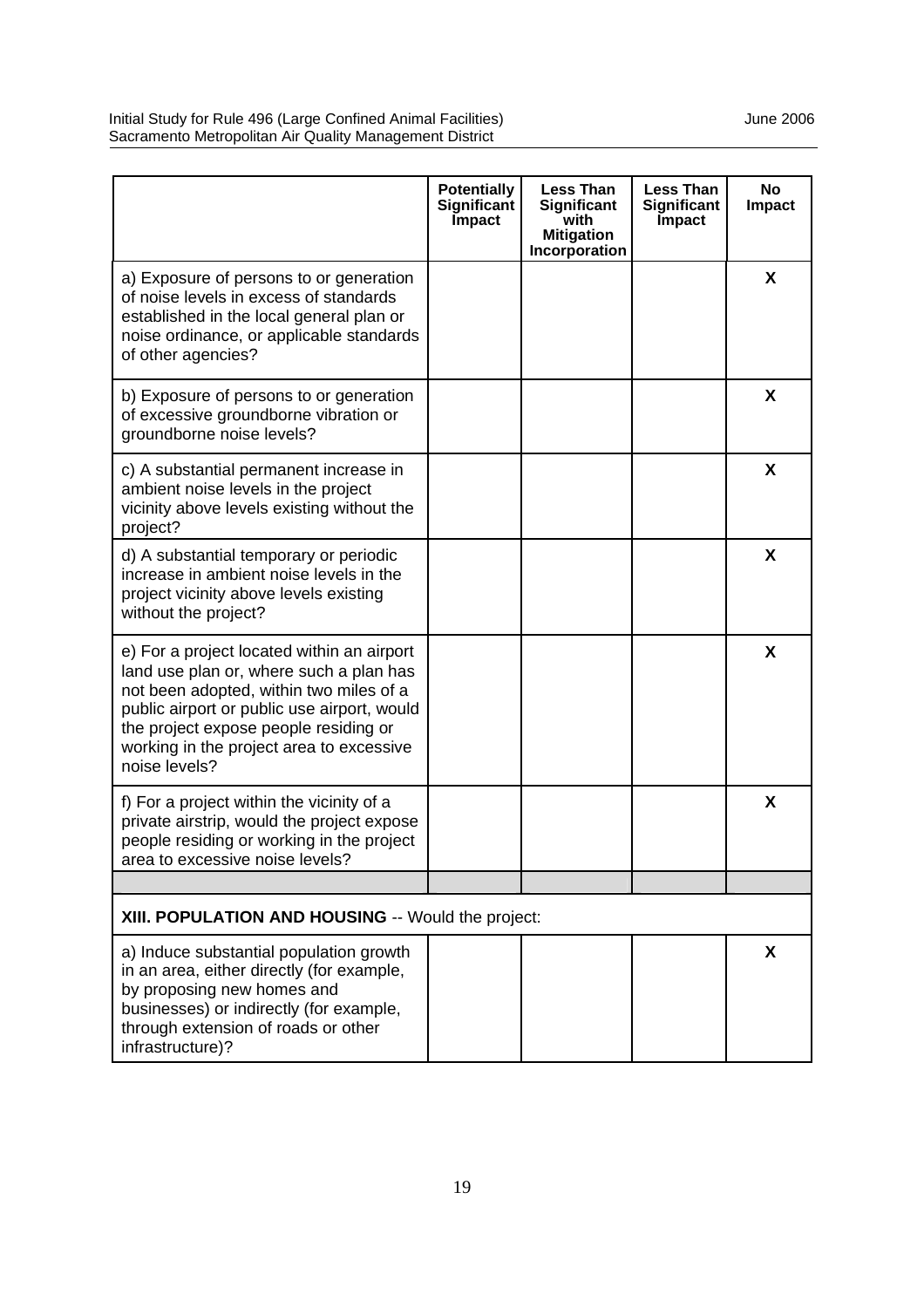| Significant<br><b>Impact</b> | <b>Less Than</b><br>Significant<br>with<br><b>Mitigation</b><br>Incorporation | <b>Less Than</b><br><b>Significant</b><br><b>Impact</b> | <b>No</b><br>Impact |
|------------------------------|-------------------------------------------------------------------------------|---------------------------------------------------------|---------------------|
|                              |                                                                               |                                                         | X                   |
|                              |                                                                               |                                                         | X                   |
|                              |                                                                               |                                                         |                     |
|                              |                                                                               |                                                         |                     |
|                              |                                                                               |                                                         |                     |
|                              |                                                                               |                                                         | X                   |
|                              |                                                                               |                                                         | X                   |
|                              |                                                                               |                                                         | X                   |
|                              |                                                                               |                                                         | X                   |
|                              |                                                                               |                                                         | X                   |
|                              |                                                                               |                                                         | X                   |
|                              |                                                                               |                                                         | X                   |
|                              |                                                                               |                                                         | X                   |
|                              |                                                                               |                                                         |                     |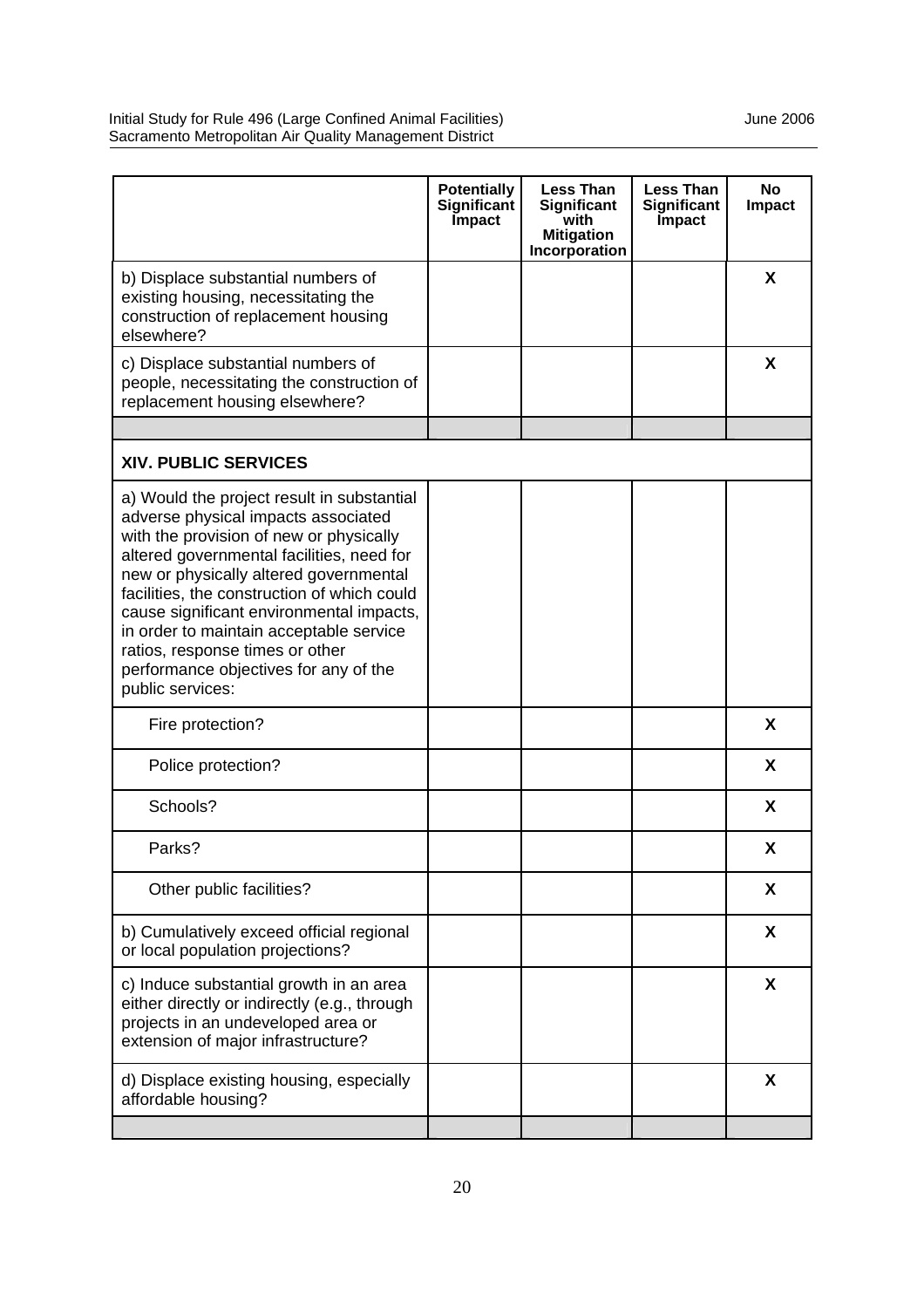Initial Study for Rule 496 (Large Confined Animal Facilities) Manual Animal Facilities and Muslem 2006 Sacramento Metropolitan Air Quality Management District

|                                                                                                                                                                                                                                                                                                           | <b>Potentially</b><br>Significant<br>Impact | <b>Less Than</b><br>Significant<br>with<br><b>Mitigation</b><br>Incorporation | <b>Less Than</b><br>Significant<br>Impact | <b>No</b><br><b>Impact</b> |
|-----------------------------------------------------------------------------------------------------------------------------------------------------------------------------------------------------------------------------------------------------------------------------------------------------------|---------------------------------------------|-------------------------------------------------------------------------------|-------------------------------------------|----------------------------|
| <b>XV. RECREATION</b>                                                                                                                                                                                                                                                                                     |                                             |                                                                               |                                           |                            |
| a) Would the project increase the use of<br>existing neighborhood and regional<br>parks or other recreational facilities such<br>that substantial physical deterioration of<br>the facility would occur or be<br>accelerated?                                                                             |                                             |                                                                               |                                           | X                          |
| b) Does the project include recreational<br>facilities or require the construction or<br>expansion of recreational facilities, which<br>might have an adverse physical effect on<br>the environment?                                                                                                      |                                             |                                                                               |                                           | X                          |
|                                                                                                                                                                                                                                                                                                           |                                             |                                                                               |                                           |                            |
| XVI. TRANSPORTATION/TRAFFIC -- Would the project:                                                                                                                                                                                                                                                         |                                             |                                                                               |                                           |                            |
| a) Cause an increase in traffic, which is<br>substantial in relation to the existing<br>traffic load and capacity of the street<br>system (i.e., result in a substantial<br>increase in either the number of vehicle<br>trips, the volume to capacity ratio on<br>roads, or congestion at intersections)? |                                             |                                                                               |                                           | X                          |
| b) Exceed, either individually or<br>cumulatively, a level of service standard<br>established by the county congestion<br>management agency for designated<br>roads or highways?                                                                                                                          |                                             |                                                                               |                                           | X                          |
| c) Result in a change in air traffic<br>patterns, including either an increase in<br>traffic levels or a change in location that<br>results in substantial safety risks?                                                                                                                                  |                                             |                                                                               |                                           | X                          |
| d) Substantially increase hazards due to<br>a design feature (e.g., sharp curves or<br>dangerous intersections) or incompatible<br>uses (e.g., farm equipment)?                                                                                                                                           |                                             |                                                                               |                                           | X                          |
| e) Result in inadequate emergency<br>access?                                                                                                                                                                                                                                                              |                                             |                                                                               |                                           | X                          |
| f) Result in inadequate parking capacity?                                                                                                                                                                                                                                                                 |                                             |                                                                               |                                           | X                          |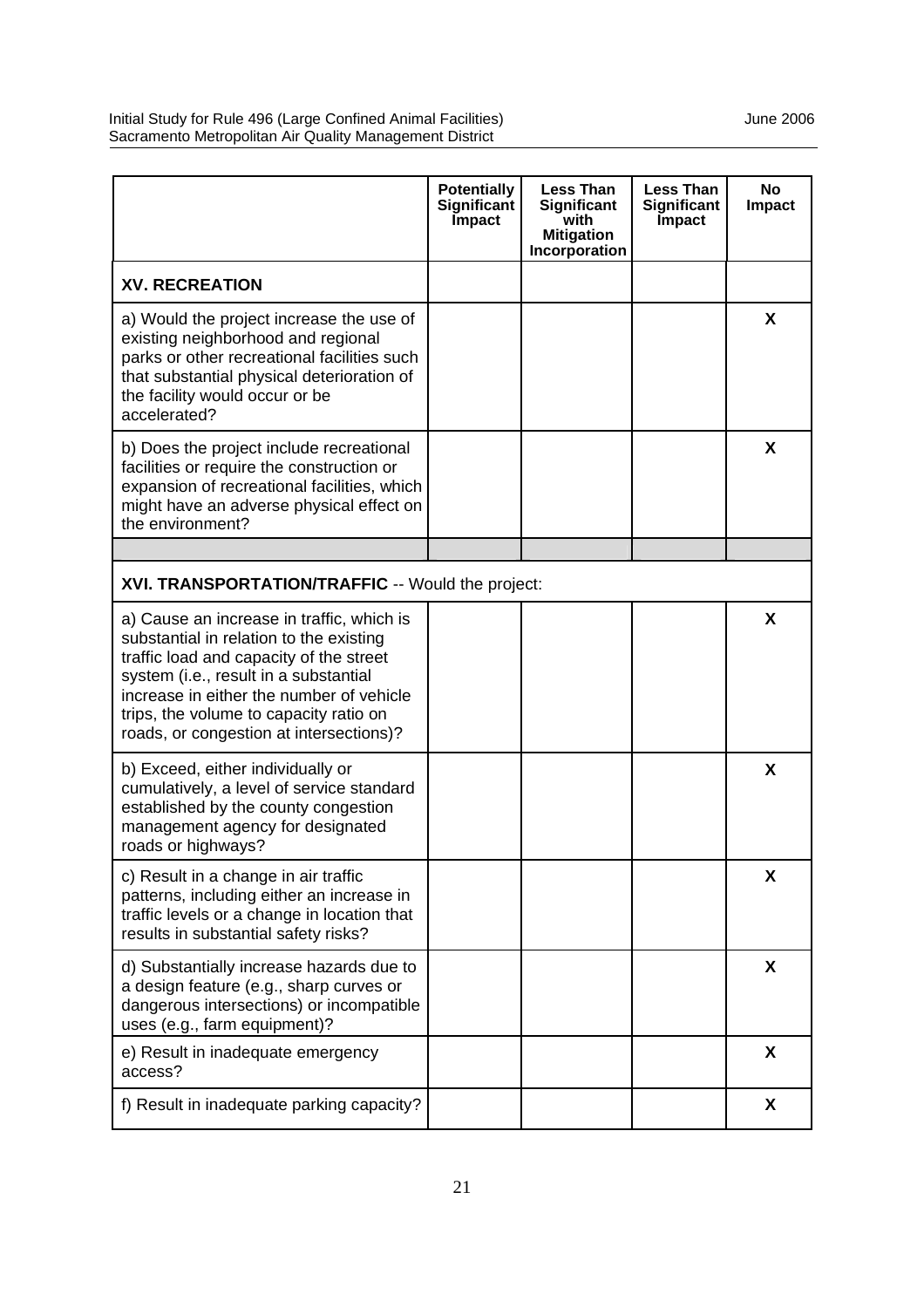|                                                                                                                                                                                                                                                  | <b>Potentially</b><br>Significant<br>Impact | <b>Less Than</b><br>Significant<br>with<br><b>Mitigation</b><br>Incorporation | <b>Less Than</b><br>Significant<br><b>Impact</b> | <b>No</b><br><b>Impact</b> |
|--------------------------------------------------------------------------------------------------------------------------------------------------------------------------------------------------------------------------------------------------|---------------------------------------------|-------------------------------------------------------------------------------|--------------------------------------------------|----------------------------|
| g) Conflict with adopted policies, plans,<br>or programs supporting alternative<br>transportation (e.g., bus turnouts, bicycle<br>racks)?                                                                                                        |                                             |                                                                               |                                                  | X                          |
|                                                                                                                                                                                                                                                  |                                             |                                                                               |                                                  |                            |
| XVII. UTILITIES AND SERVICE SYSTEMS -- Would the project:                                                                                                                                                                                        |                                             |                                                                               |                                                  |                            |
| a) Exceed wastewater treatment<br>requirements of the applicable Regional<br><b>Water Quality Control Board?</b>                                                                                                                                 |                                             |                                                                               |                                                  | X                          |
| b) Require or result in the construction of<br>new water or wastewater treatment<br>facilities or expansion of existing<br>facilities, the construction of which could<br>cause significant environmental effects?                               |                                             |                                                                               |                                                  | X                          |
| c) Require or result in the construction of<br>new storm water drainage facilities or<br>expansion of existing facilities, the<br>construction of which could cause<br>significant environmental effects?                                        |                                             |                                                                               |                                                  | X                          |
| d) Have sufficient water supplies<br>available to serve the project from<br>existing entitlements and resources, or<br>are new or expanded entitlements<br>needed?                                                                               |                                             |                                                                               |                                                  | X                          |
| e) Result in a determination by the<br>wastewater treatment provider which<br>serves or may serve the project that it<br>has adequate capacity to serve the<br>project's projected demand in addition to<br>the provider's existing commitments? |                                             |                                                                               |                                                  | X                          |
| f) Be served by a landfill with sufficient<br>permitted capacity to accommodate the<br>project's solid waste disposal needs?                                                                                                                     |                                             |                                                                               |                                                  | X                          |
| g) Comply with federal, state, and local<br>statutes and regulations related to solid<br>waste?                                                                                                                                                  |                                             |                                                                               |                                                  | X                          |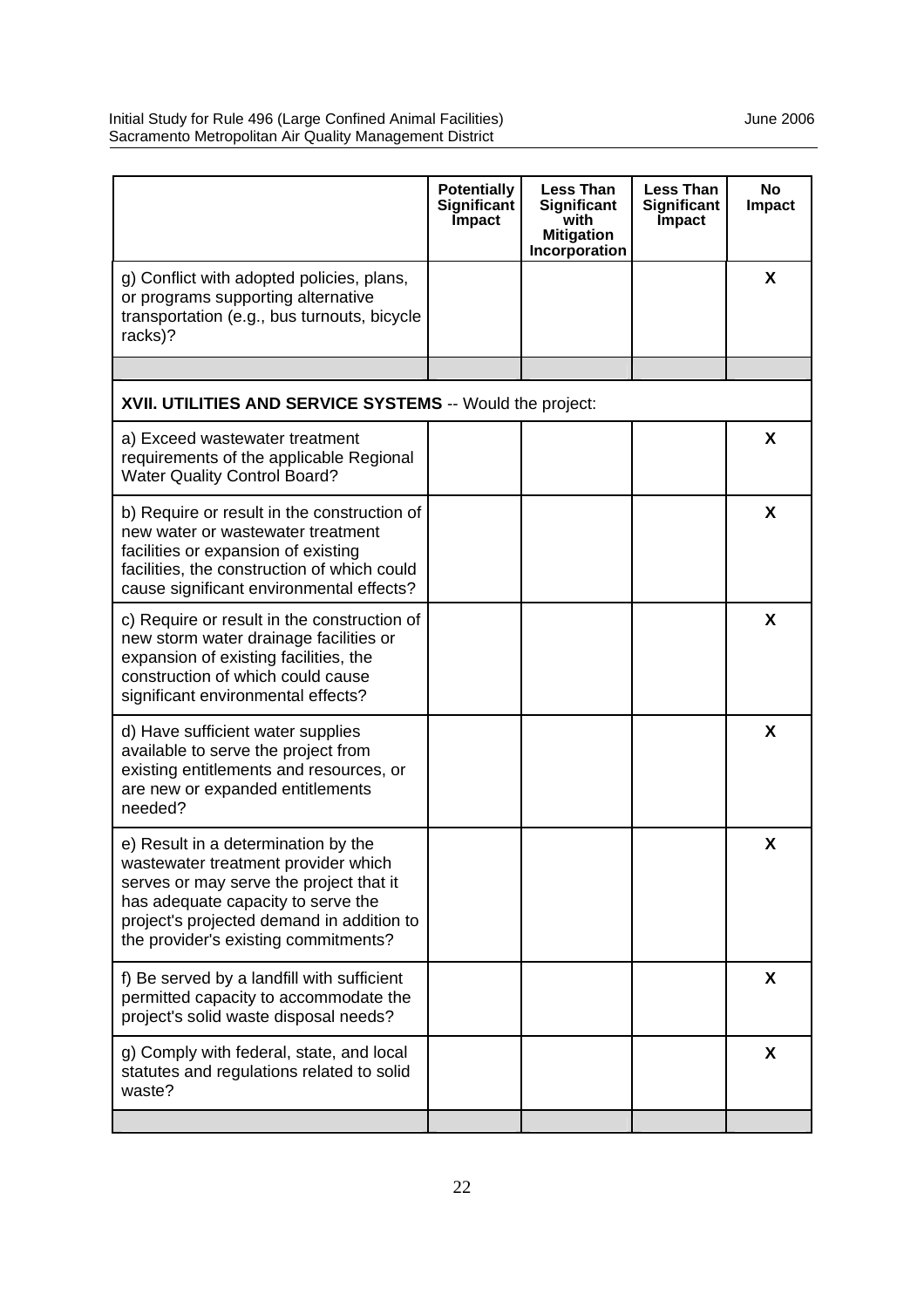|                                                                                                                                                                                                                                                                                                                                                                                                                                                                                         | <b>Potentially</b><br>Significant<br><b>Impact</b> | <b>Less Than</b><br>Significant<br>with<br><b>Mitigation</b><br>Incorporation | <b>Less Than</b><br>Significant<br><b>Impact</b> | <b>No</b><br><b>Impact</b> |  |  |  |
|-----------------------------------------------------------------------------------------------------------------------------------------------------------------------------------------------------------------------------------------------------------------------------------------------------------------------------------------------------------------------------------------------------------------------------------------------------------------------------------------|----------------------------------------------------|-------------------------------------------------------------------------------|--------------------------------------------------|----------------------------|--|--|--|
| <b>XVIII. MANDATORY FINDINGS OF SIGNIFICANCE</b>                                                                                                                                                                                                                                                                                                                                                                                                                                        |                                                    |                                                                               |                                                  |                            |  |  |  |
| a) Does the project have the potential to<br>degrade the quality of the environment,<br>substantially reduce the habitat of a fish<br>or wildlife species, cause a fish or<br>wildlife population to drop below self-<br>sustaining levels, threaten to eliminate a<br>plant or animal community, reduce the<br>number or restrict the range of a rare or<br>endangered plant or animal or eliminate<br>important examples of the major periods<br>of California history or prehistory? |                                                    |                                                                               |                                                  | X                          |  |  |  |
| b) Does the project have impacts that<br>are individually limited, but cumulatively<br>considerable? ("Cumulatively<br>Considerable" means that the<br>incremental effects of a project are<br>considerable when viewed in connection<br>with the effects of past projects, the<br>effects of other current projects, and the<br>effects of probable future projects)?                                                                                                                  |                                                    |                                                                               |                                                  | X                          |  |  |  |
| c) Does the project have environmental<br>effects, which will cause substantial<br>adverse effects on human beings, either<br>directly or indirectly?                                                                                                                                                                                                                                                                                                                                   |                                                    |                                                                               |                                                  | X                          |  |  |  |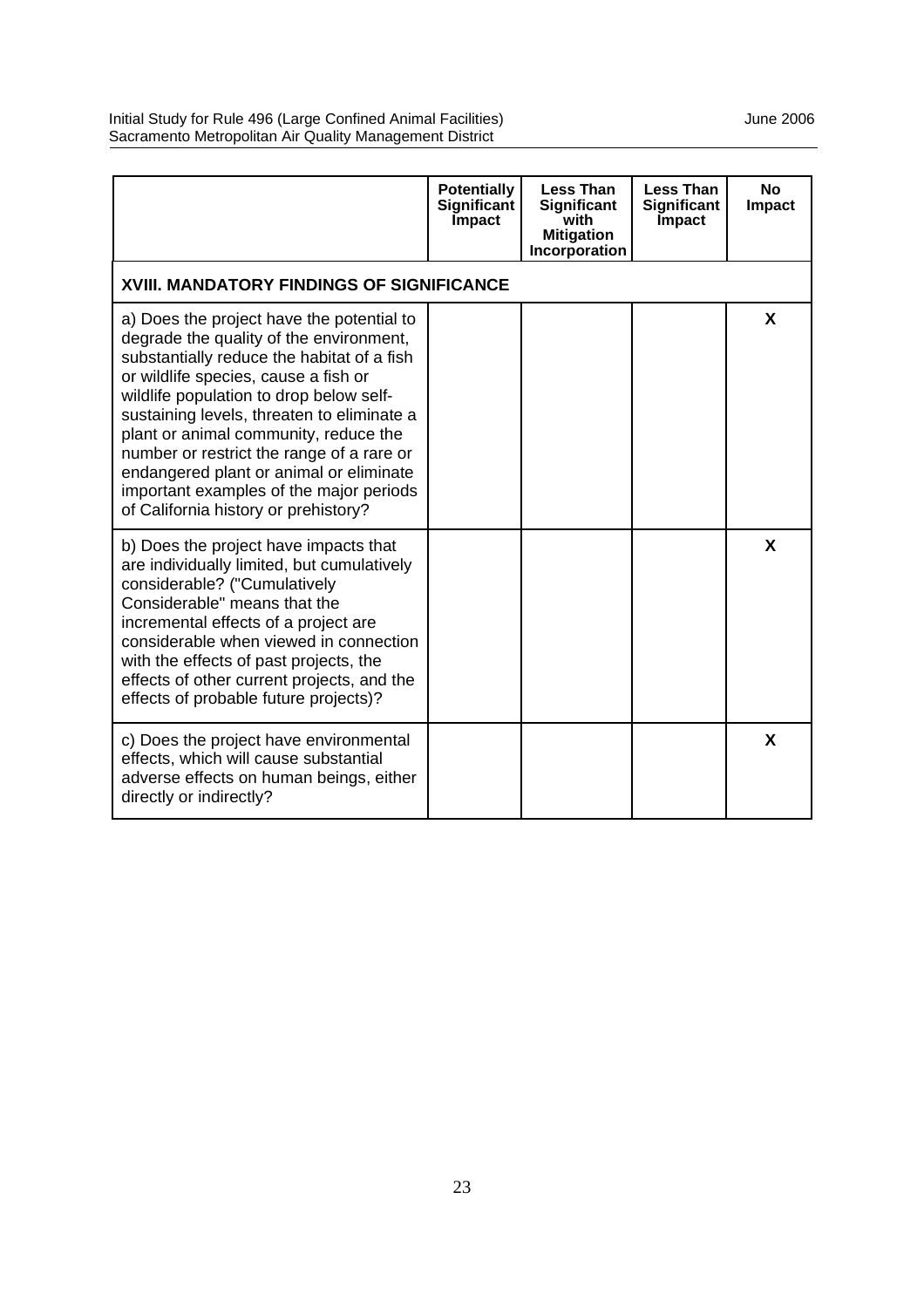#### I. Aesthetics

There will be no significant adverse aesthetic impacts from Draft Rule 496 (Large Confined Animal Facilities) because potentially affected sites are already developed as confined animal facilities and any aesthetic impact would already exist. New sites subject to the provisions of Draft Rule 496 would incorporate any necessary equipment into the design to minimize potential aesthetic impacts in accordance with local agency standards. Draft Rule 496 would not create aesthetically offensive sites visible to the public. Draft Rule 496 would not create a new source of substantial light or glare, which would have a significant adverse effect on day or nighttime views in potentially effected sites. No significant adverse aesthetic impacts are anticipated.

#### II. Agriculture Resources

Most of the potentially affected sites are exclusively devoted to agricultural use so there will be no direct significant adverse impact. Any additional infrastructure will be related to agricultural production and may include modification of an existing structure such as a lagoon.

In the event that a potentially affected site chooses to install VOC control systems on their confined animal facility, the systems will likely occupy a maximum of 4,000 square feet for the largest sites and smaller areas for smaller facilities. The affected site owner/operator retains the option to determine specifically where to install the VOC control systems. Options are also available for the affected site owner/operators to choose VOC control options that do not occupy any space, such as increased flushing. Therefore, selecting a site devoted to agriculturally productive land for installation of a VOC control system or use of a VOC control that will occupy space instead of a management practice will be a decision resting solely upon the potentially affected site owners/operators.

Draft Rule 496 will not result in a substantive conversion of prime or unique farmland to non-agricultural use. As noted above, installing a VOC control system on a site devoted to agriculturally productive land will be a decision resting solely upon the potentially affected site owners/operators and in any case would require very small amounts of land. Since the dairy is an agricultural use, there will be no impact or conflict with existing zoning for agricultural use, or Williamson Act contract.

#### III. Air Quality

The Sacramento region is classified as a serious ozone nonattainment area and a moderate PM10 nonattainment area for the health-based air quality standards established by the federal Clean Air Act. The Sacramento area is also classified as serious nonattainment for the California ozone standard and nonattainment for the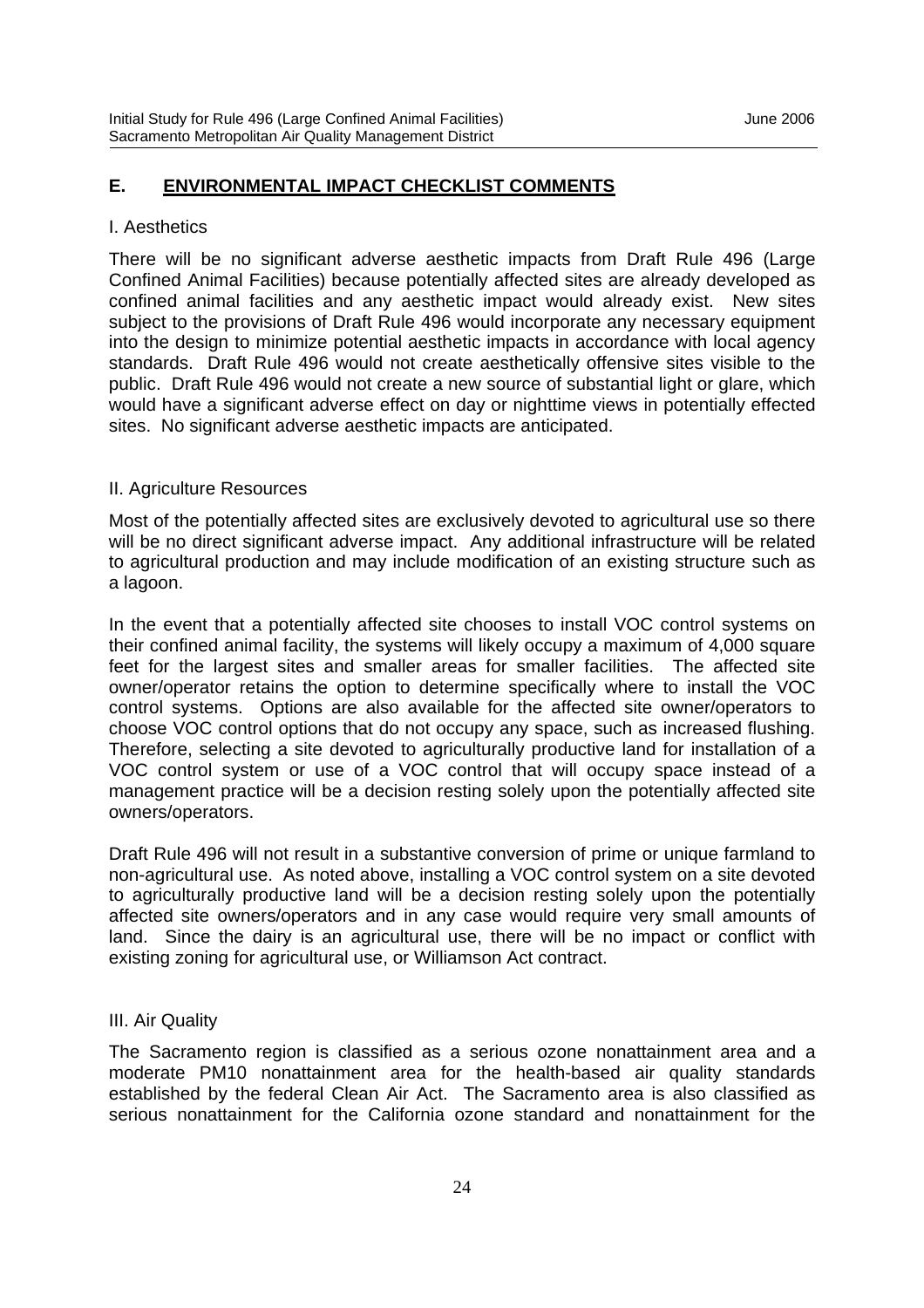California PM10 and PM2.5 standards. VOC is a precursor of both ozone and to some extent PM10 and PM2.5. It is expected that Draft Rule 496 will result in reductions of VOC air emissions of approximately 8.2 tons annually. The net decrease in air emissions associated with operation of an approved emissions control device or management practice will result in a positive air quality benefit.

Draft Rule 496 will not violate any air quality standard, result in a cumulatively considerable net increase in any criteria pollutant, expose sensitive receptors to substantial pollutants, or create any additional objectionable odors.

#### IV. Biological Resources

Implementing the provisions of Draft Rule 496 will not have a significant adverse effect on the habitat of sensitive species, riparian areas, federally protected wetlands, or interfere with any migratory fish or wildlife species with established migratory corridors. Draft Rule 496 will not conflict with any local policies or ordinances protecting biological resources or conflict with any Habitat Conservation Plan. No additional significant adverse impacts to biological resources are expected to result from Draft Rule 496 because it is expected to affect only agricultural/commercial areas where biological resources are already disturbed.

#### V. Cultural Resources

Effects from implementing Draft Rule 496 will occur at existing potentially affected facilities generally located in agricultural/commercial areas. As a result, significant adverse impacts on cultural resources including: historical resources, archaeological resources, paleontological resources, geologic features, or the disturbance of any human remains is highly unlikely. Implementing the provisions of Draft Rule 496 would not include any substantial excavation. Any new facilities subject to the Rule that are constructed in the future will go through a local agency approval and in most counties an environmental review process where screening for cultural resources would be addressed.

#### VI. Energy

Draft Rule 496 could conceivably cause some owners/operators to install VOC control equipment on their facilities. While decreasing emissions, some of this equipment could minimally increase the amount of energy needed to operate the facilities. It is expected that regulated sources would comply with any applicable energy conservation standards in effect at the time new equipment is installed. With these considerations, it is not expected that this proposed rule will impact or conflict with existing energy standards or energy conservation plans.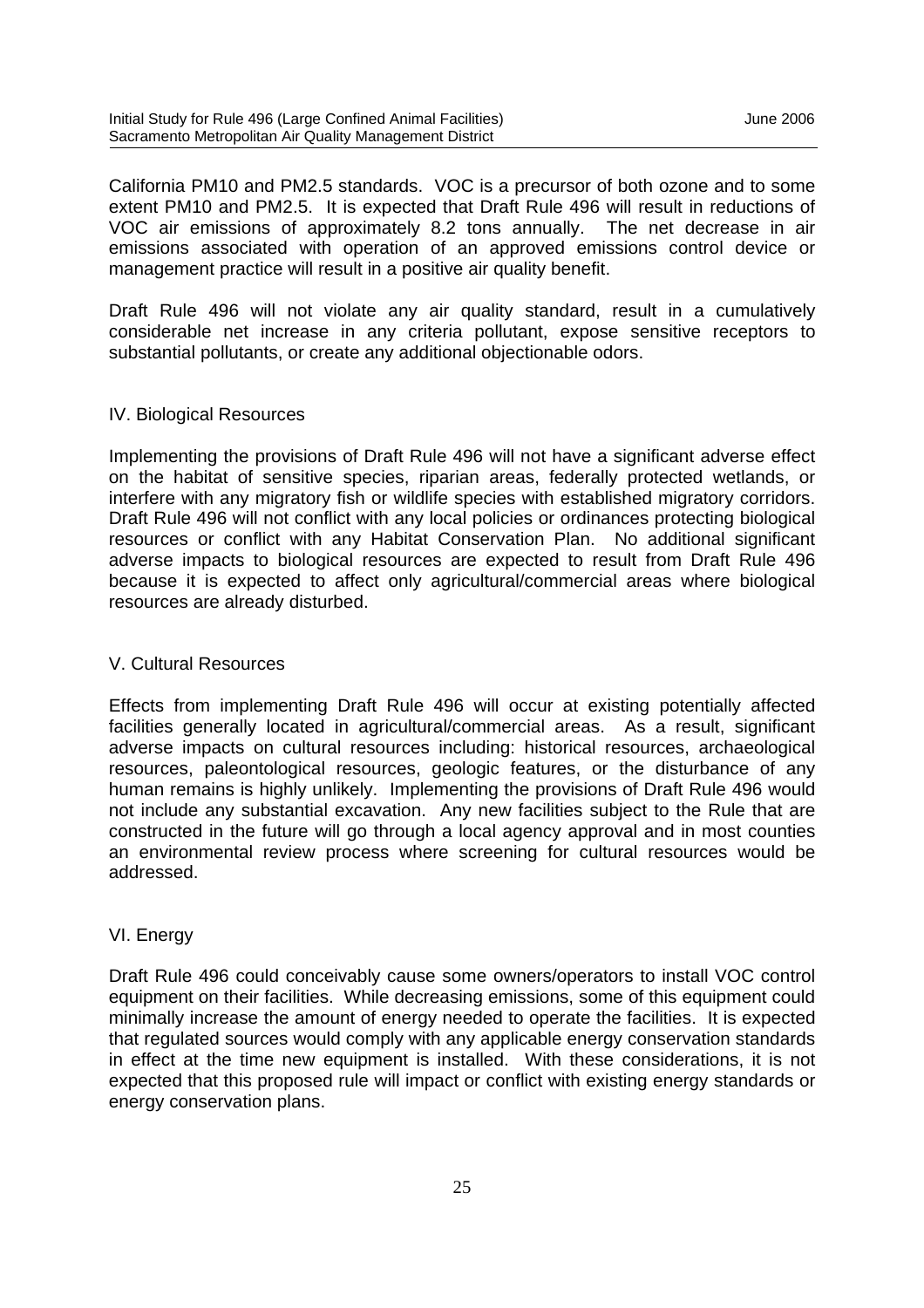#### VII. Geology and Soils

Draft Rule 496 provides an option for some owners/operators to install VOC controls on their facilities. Installation of VOC controls on existing sources could result in modifications to the existing facilities to accommodate additional control equipment. Modification of an existing site is expected to constitute the most extreme compliance strategy. Draft Rule 496 contains a provision for additional scraping of drylots that could require disruption or over-covering of soil, minor changes in topography or surface relief features, or a change in existing siltation rates. Typically, scraping is needed to keep the manure pack from building up and does not cause a change to the underlying soil. Scraping drylots is a common management practice; therefore no new impacts are expected. Implementing the provisions of Draft Rule 496 will not increase the exposure of people of property to geologic hazards.

#### VIII. Hazards and Hazardous Materials

Owners/Operators may elect to install and operate VOC emissions control systems. These systems would most likely consist of ductwork used to collect emissions and transport them to an emissions control device. These are established technologies and employed in other industries. Owners/Operators must comply with federal, state, and local safety and environmental regulations. Existing regulations are considered adequate to minimize significant worker exposure and potential environmental hazards.

Draft Rule 496 will not result in a significant adverse impact to hazard and hazardous materials.

#### IX. Hydrology and Water Quality

Affected sites are zoned for agricultural uses. In the event that a potentially affected site chooses to install VOC control systems on their facilities, the systems will occupy a maximum of 4,000 square for the largest sites and smaller areas for smaller facilities. The potentially affected site retains the option of where it will specifically install the VOC control systems, thus selecting a site within the 100-year flood zone will be a decision by the site owners/operators and the local agency issuing a building permit for construction of the equipment and must comply with the regulations of the Regional Water Quality Control Board. Use of additional water for flushing or control devices on lagoons is a few of many control options available to site owners/operators. Water application to crops must be accomplished at rates that do not result in excessive nutrients impacting groundwater and surface water. [See also discussion of Utilities.] The majority of the facilities recycle flush water; therefore additional flushing would not result in significant increases in water use at the facilities.

Draft Rule 496 will not result in a significant adverse impact to hydrology nor will water quality be significantly adversely impacted by the proposed project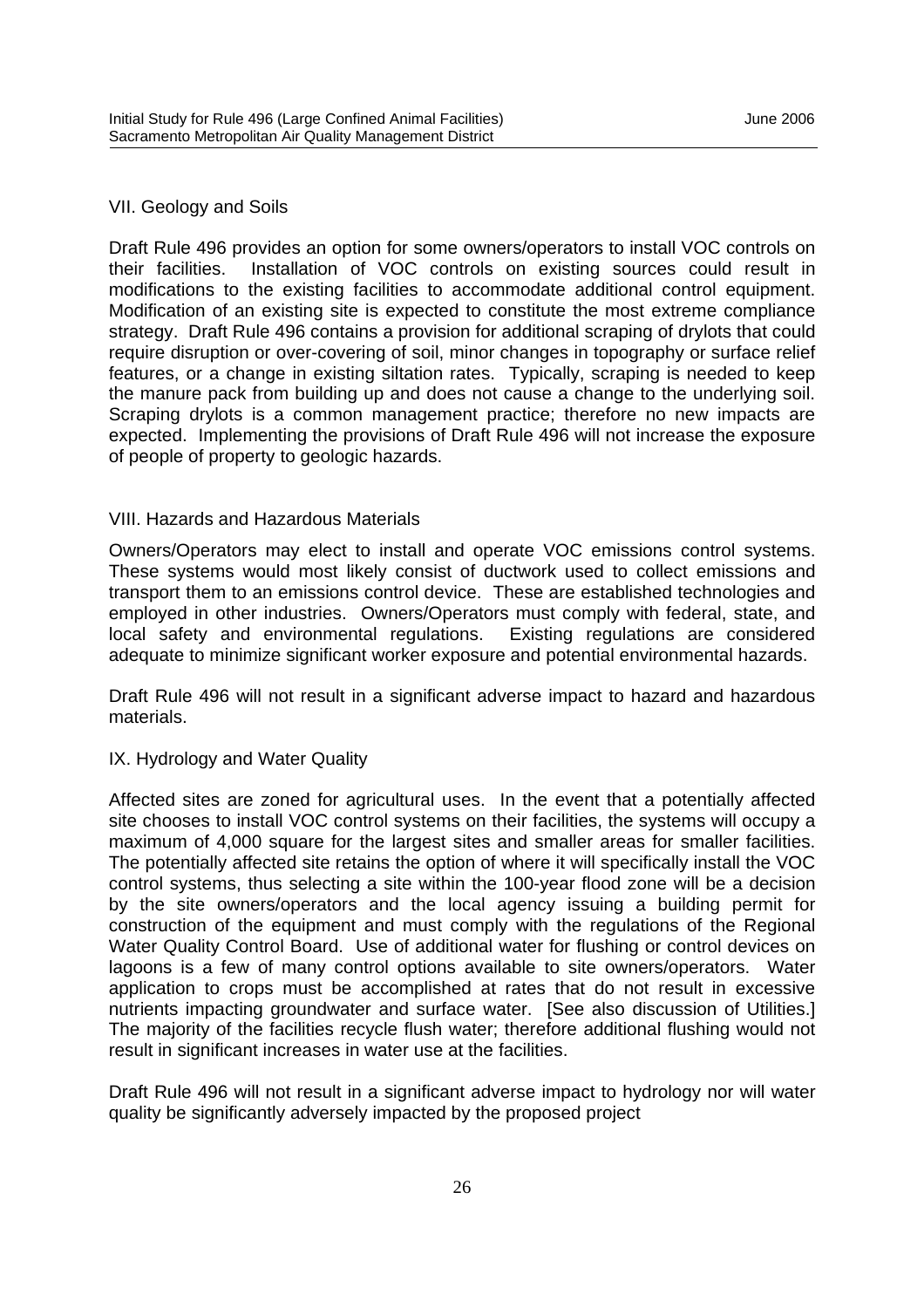#### X. Land Use and Planning

There are no provisions in Draft Rule 496 that would affect land use plans, policies, or regulations. It is also expected that Draft Rule 496 will not affect infrastructure development or require changes to existing zone designations because the draft provisions primarily regulate existing facilities. Local governments determine land use and other planning considerations, and no land use or planning requirements will be altered. Therefore, Draft Rule 496 will not result in a significant adverse impact to present or planned land uses in the region.

#### XI. Mineral Resources

The implementation of Rule 496 will take place at existing facilities, so there will be no new impacts on mineral resources. No significant adverse impacts on mineral resources are anticipated. Future sites subject to the rule will be evaluated for Mineral Resources impacts as part of the review process for new developments regularly undertaken by agencies with land use authority.

#### XII. Noise

A facility selecting to implement the retrofitting provisions of Draft Rule 496 is not expected to result in significant noise impacts. The affected facilities operate in agricultural/commercial settings where operational noise levels are already established and the resident human population is low. Any increase in noise associated with the installation of add-on control equipment is expected to be minor. Any increase in noise associated with operation of add-on control equipment is expected to be negligible. Noise levels will remain below significant levels and no significant adverse impacts are anticipated.

### XIII. Population and Housing

There are no provisions in Draft Rule 496 that would result in the creation of any industry that would significantly affect population growth, or directly or indirectly induce significant construction of single- or multiple-family units. No significant population relocation or growth inducement is expected from implementation of Draft Rule 496. No significant adverse impacts are anticipated.

#### XIV. Public Services

Draft Rule 496 does not mandate any change in facilities, or installation and operation of any control device or system that would result in a substantial change or significant adverse impact on existing demands for public services. Draft Rule 496 will not result in significant adverse effects on fire protection, police protection, schools, parks, or other public facilities.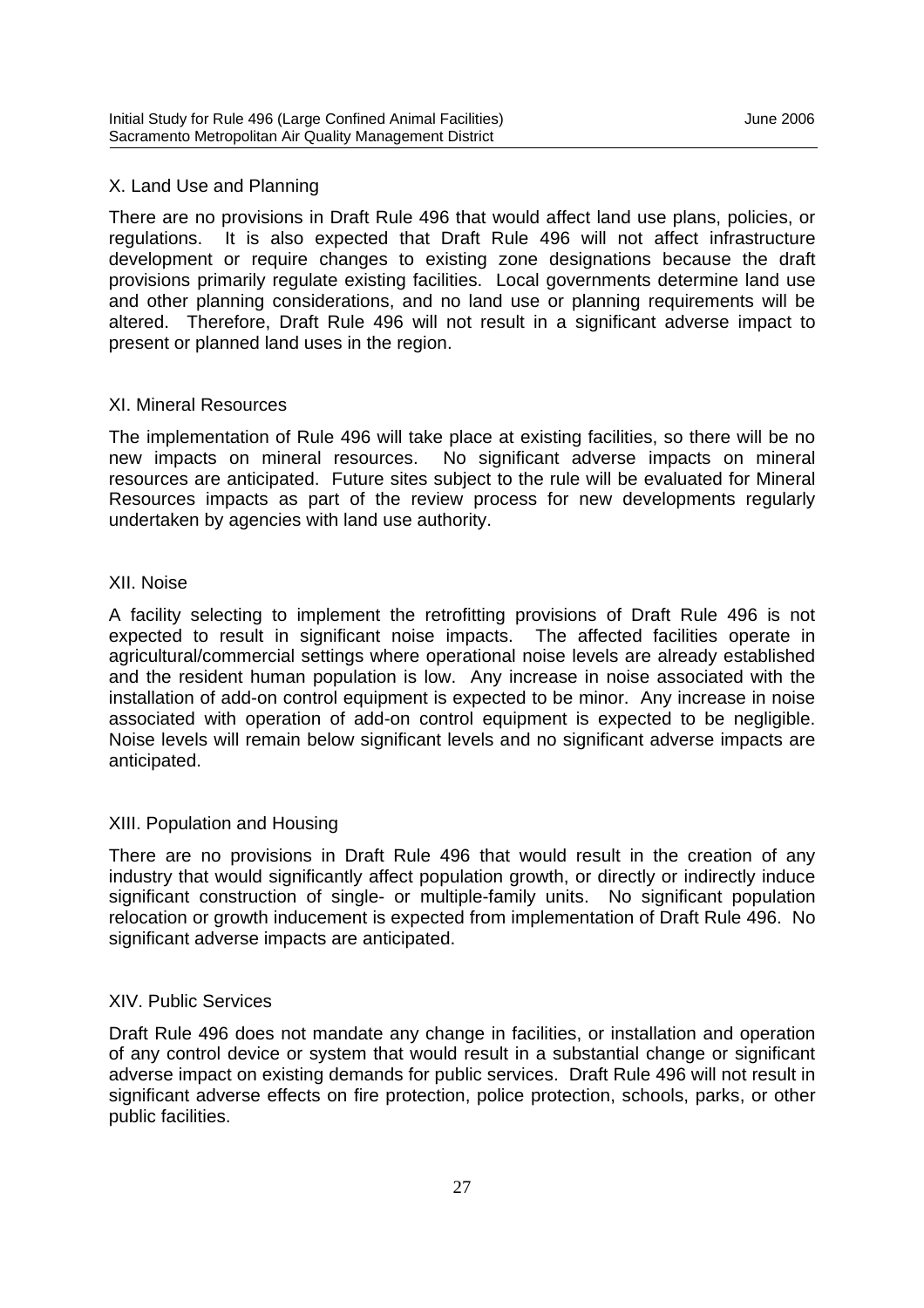#### XV. Recreation

Implementing the provisions of Draft Rule 496 is not expected to adversely affect or change recreational facilities and resources in the District. No significant adverse aesthetic or recreation impacts are expected from implementing the provisions of Draft Rule 496.

#### XVI. Transportation/Traffic

Draft Rule 496 will not increase the number of confined animal facilities operating in the District and the amount of commodities produced at each farm will not increase. The existing facilities are located in existing agricultural/commercial areas where deliveries and commodity hauling are routine. As a result, Draft Rule 496 will not cause a substantial increase in the number of transport trips to confined animal facilities delivering raw materials or operational supplies. Future sites will be evaluated for Transportation/Traffic impacts as part of the review process for new developments regularly undertaken by agencies with land use authority.

#### XVII. Utilities and Service Systems

The provisions of Draft Rule 496 will not result in exceedences of wastewater treatment requirements or require that new wastewater treatment facilities be built. Construction of new storm water drainage facilities will not be required. Draft Rule 496 is not expected to require expansion of water supply systems. Waste disposal needs will not increase significantly as a result of meeting the requirements of the rule.

Controlling VOC emissions from CAFs could require increased flushing, however the water is typically reused, and therefore no significant net increase in water use is expected. Therefore, implementing the provisions of Draft Rule 496 are not expected to result in significant adverse impacts on existing water resources or the need to explore new water resources.

Facilities selecting to install VOC control systems may be required to comply with requirements of the Regional Water Quality Control Board (RWQCB). Site by site evaluations will determine if potentially affected sites must receive approvals from the RWQCB in the form of General Stormwater Permits for Construction and Industrial Activities, Waste Discharge Permit, preparation of a Storm Water Pollution Prevention Plan, or other permit or plan.

#### XVIII. Mandatory Findings of Significance

This project does not have the potential to degrade the quality of the environment, substantially reduce the habitat of a fish or wildlife species, cause a fish or wildlife population to drop below self sustaining levels, threaten to eliminate a plant or animal